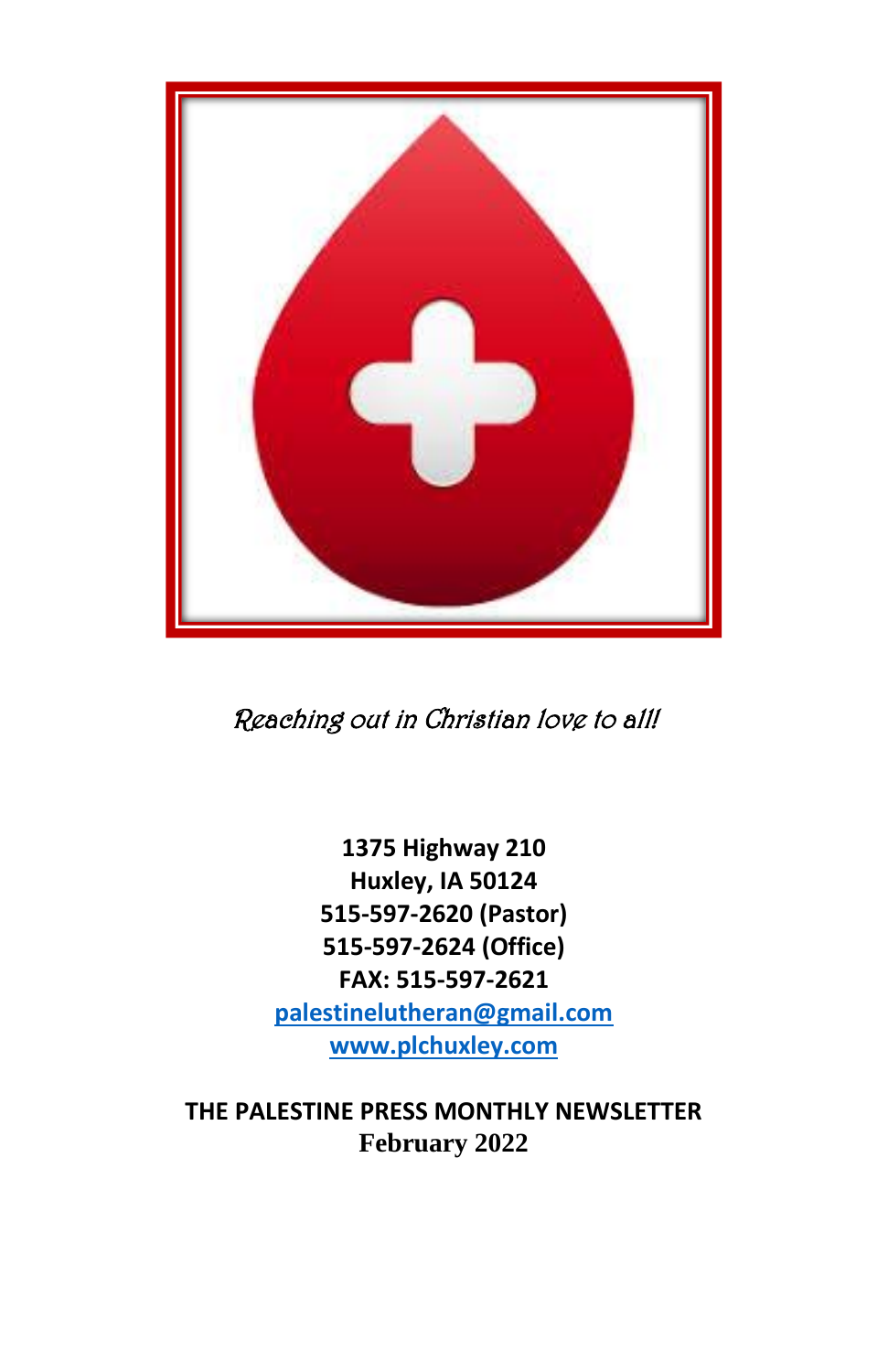**Rev. Eric Klimpel, Pastor 515-597-2620 936-444-3895 (cell) [ericklimpel@gmail.com](mailto:ericklimpel@gmail.com)**

**Nels Dovre, Youth Liaison 319-331-7368 (cell) [dovren@gmail.com](mailto:dovren@gmail.com)**



#### **Mission Statement:**

"Palestine Lutheran Church exists to proclaim and live God's Holy Word, to nurture and support our membership, and to enable us to live our faith in our daily lives. As we are nourished, we are called to reach out to our communities, our spheres of influence, and to the wider world through the church-at-large."

#### **Our Vision:**

Palestine Lutheran Church will be a haven for all generations, a people worshipping and growing continually in relationship with Jesus, inspired by God's Word; a living example of stewardship, a loving and caring fellowship that reaches out in Christ-centered faith and love to the world.



Pastor Eric will be doing limited visitation for members who would like to have one. Please contact Pastor Eric if you would like to have a visit. You do not have to wait for him to call.

Call 515-597-2620 or email [ericklimpel@gmail.com](mailto:ericklimpel@gmail.com)

We would like to work out what is best and safest for the visit and distribution for each person.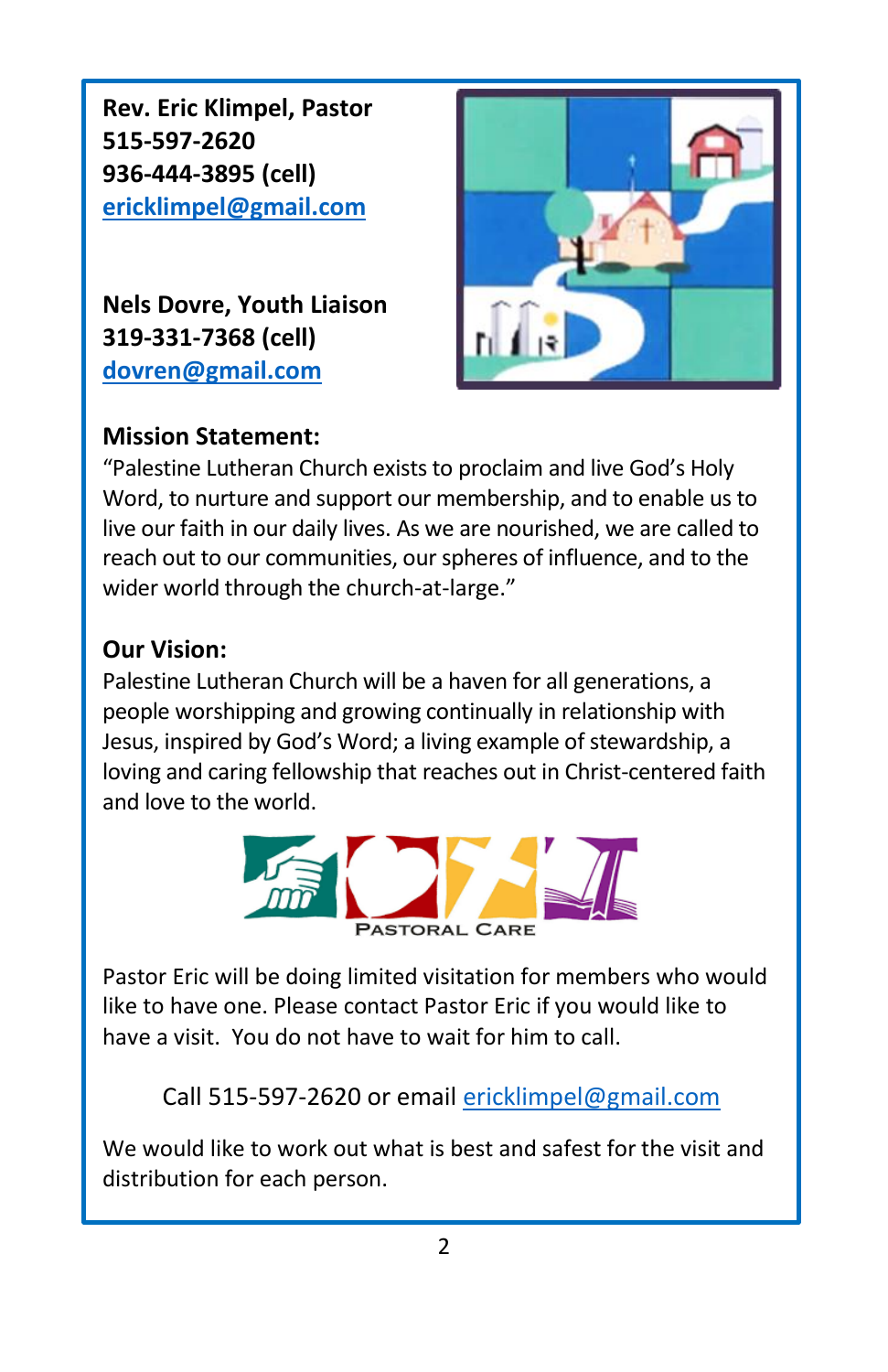### **TABLE OF CONTENTS Page(s)**

#### Pastoral Care............................................................................... 2 Pastor's Monthly Report ............................................................ 4-5 Study & Prayer, & Volunteer Opportunities .............................. 6-7 Daily Faith Practices ................................................................... 8 Riverside Events ......................................................................... 9 Bridal Shower Invite ................................................................... 9 VBS Save the Date ...................................................................... 9 Weather Policy Reminder .......................................................... 10 Birthdays and Anniversaries ....................................................... 11 Monthly Calendar ....................................................................... 12-13 Council Minutes.......................................................................... 14-15 Annual Meeting Minutes ........................................................... 16-17 Prayer List for January................................................................. 18 Blood Drive Results .................................................................... 18 First Holy Communion Sign-Up Information .............................. 19 Clothing Pantry Sing-Up Information ......................................... 19 Baptism Reflections .................................................................... 20 Chili Cook Off .............................................................................. 21 LSI Bulletin/Newsletter Article and Story ................................... 22-23



Palestine will accept your offering!

- 1. **Bring** to worship service with you and place in offering plates.
- 2. **Mail** check to**:** Palestine Lutheran Church 1375 HWY 210 Huxley, IA 50124

#### 3. **Give online through Easy Tithe.**  Go to our websit[e www.plchuxley.com](http://www.plchuxley.com/) and click on the bright red ONLINE GIVING tab on the right located above our "Reaching out in Christian love to all" statement.

*4.* Text **GIVE** to 515-207-6435. *Thank you. Continue to pray and know God is with us.*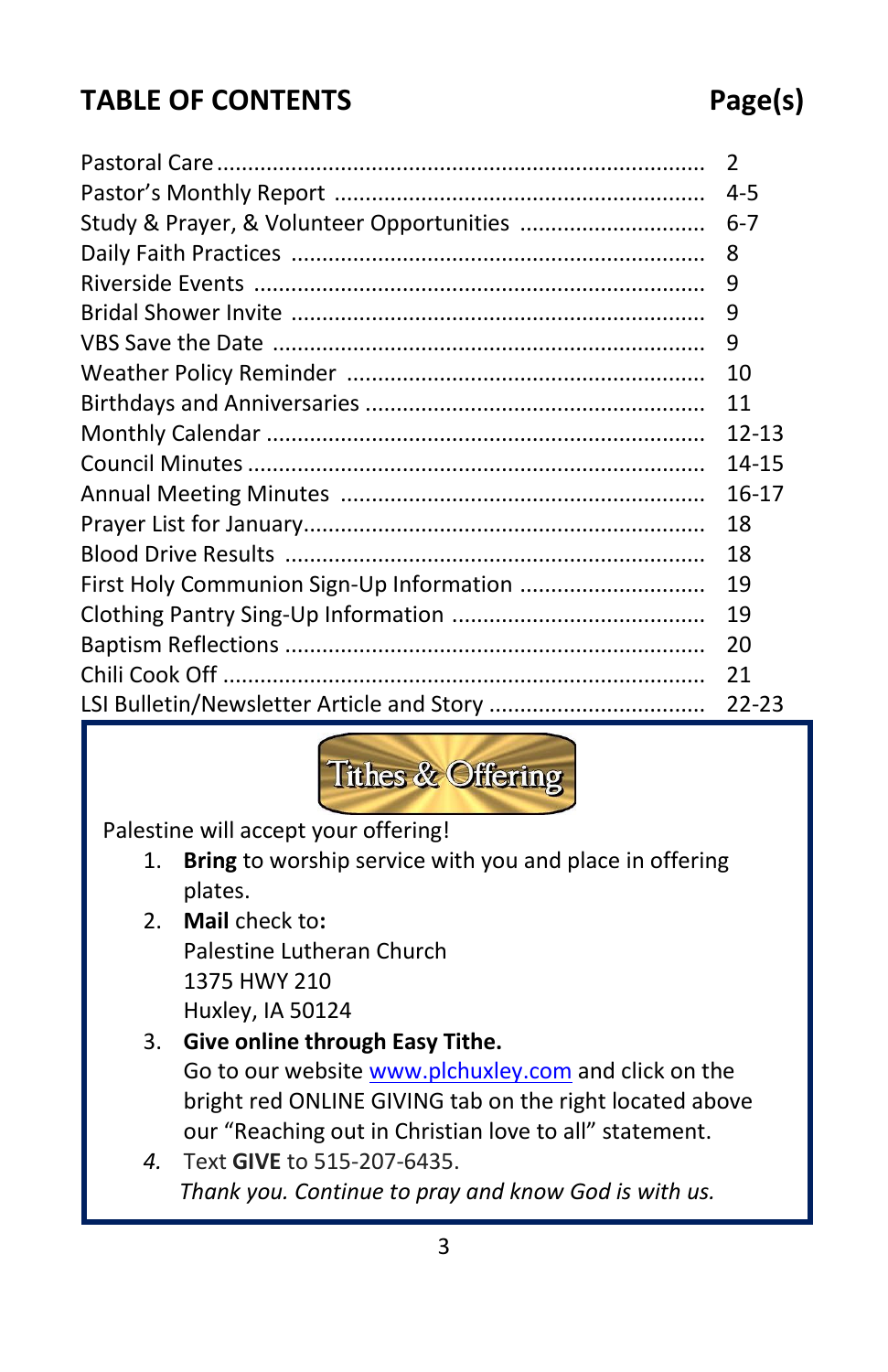

#### **Contemplating the Computer Screen and God's love --------------------- With Pastor Eric**

*3 If I give away all my possessions, and if I hand over my body so that I may boast, but do not have love, I gain nothing. <sup>4</sup> Love is patient; love is kind; love is not envious or boastful or arrogant <sup>5</sup>or rude. It does not* 

*insist on its own way; it is not irritable or resentful; <sup>6</sup> it does not rejoice in wrongdoing but rejoices in the truth. <sup>7</sup> It bears all things, believes all things, hopes all things, endures all things. <sup>8</sup> Love never ends.* 1 Corinthians 13:3-8

Jesus lived on the margins and moved the margins to include all people, and hence invited hostile crowds to want to edge him out of existence, as in Luke 4:14-30 in Nazareth. Today the church wants to edge Jesus out of our worship anytime the margins are made too wide and include too many who are not like us. Recently I was sitting at my computer, contemplating the way Jesus offended so many people so quickly in his ministry. I asked, "Why?" The answer was at the top of my screen. My word processing instructions at the top read: "Drag the margin boundaries on the rulers." That is why he upset people so much: in his life he dragged the margin boundaries of race, creed, and color to include all people and when those boundaries start effecting rulers...well. He dragged the margin boundaries when he gave a common meal, which we have made a holy meal symbolic of his inclusive love for all people. Jesus is dragged to the edge of a cliff to be put out of the lives of his townspeople because no one wants the margins of daily living to be inclusive of strangers.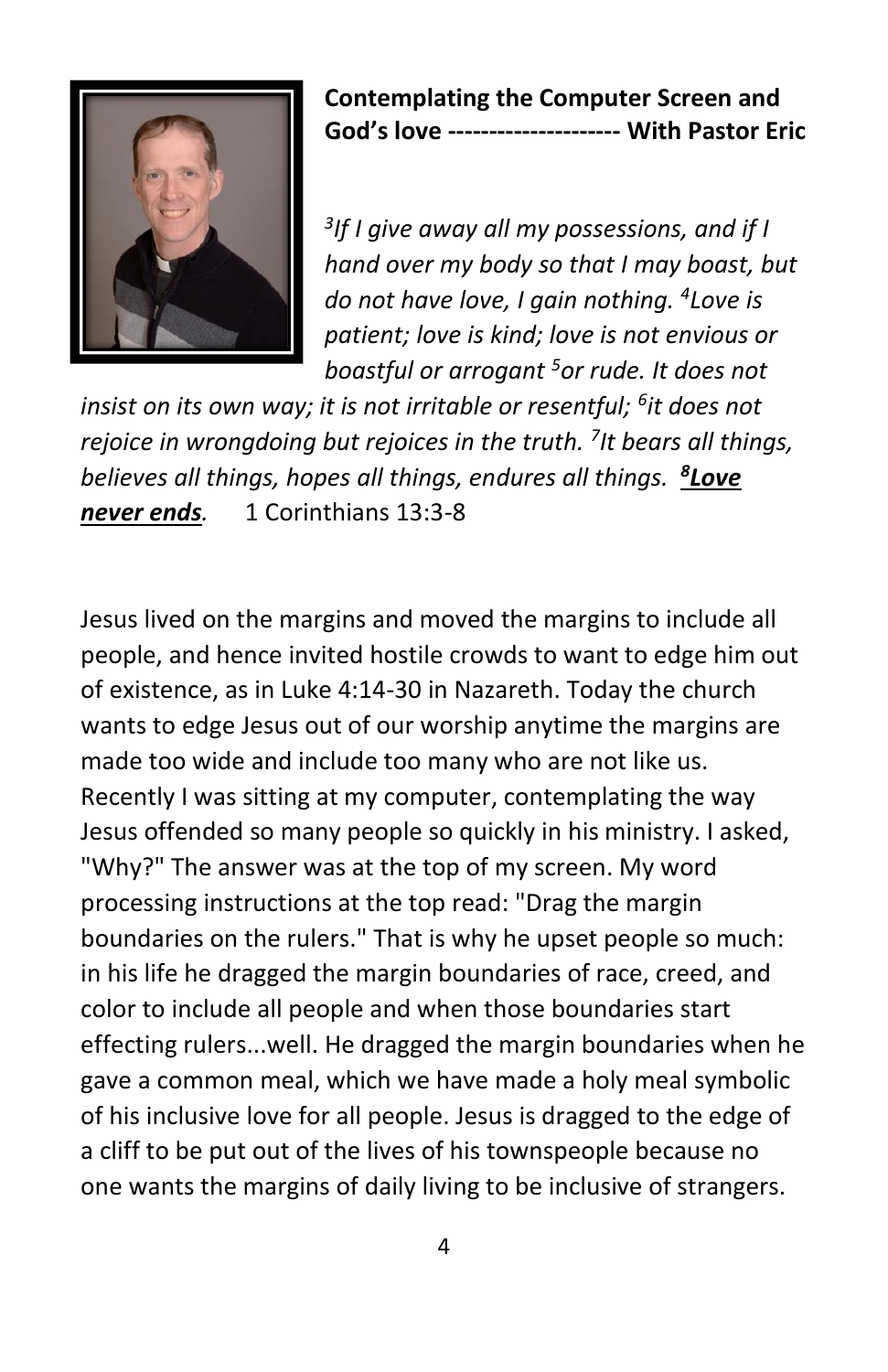Well, I continued to consider this question "why?" especially in our day with so much media saturation and ways to communicate. I thought about the font size on my computer and how we try to save paper here at the church. I try to use fewer copies and sheets of paper, so I tend to mess with font sizes. How many words can I get on a page? So, I move the margins and reduce the line spacing and mess with the fonts. What if we took God's desire to save people as if God only had one sheet of paper for the printer and needed to put as many names on it as God desired? God would reduce or remove the margins and make everything denser. God's love demands using every means possible to get your name on that paper. Maybe we can take the "book of life" and imagine it as only one page (8.5X11)?! I tried this experiment and found that it was chaotic to make out any names and I had to use a magnifying glass to make out letters. Perhaps, deep down we are afraid that we will be forgotten in the mass of letters and identities. Somehow God will not see us, or that we might get displaced by someone else. How could God possible love me AND love "those" people?

The good news of Jesus Christ is that God does remember you  $$ every hair, every thought, every dream, every step – of you! The love of God gives everything to make sure that you are on that page! A divine aspect of love is that the more love you give, the more you have and when you think that you've given it all like Jesus did on the cross, then surprise you have so much more, an abundance! I hope that we contemplate the possibilities and purposes of God's love at work in our lives this year.

Let us pray. Heavenly God, who loves the world so much that you gave you only Son, that whoever believes in him may not perish but have eternal life, may we embrace this love and share it with others, in Jesus's name. Amen.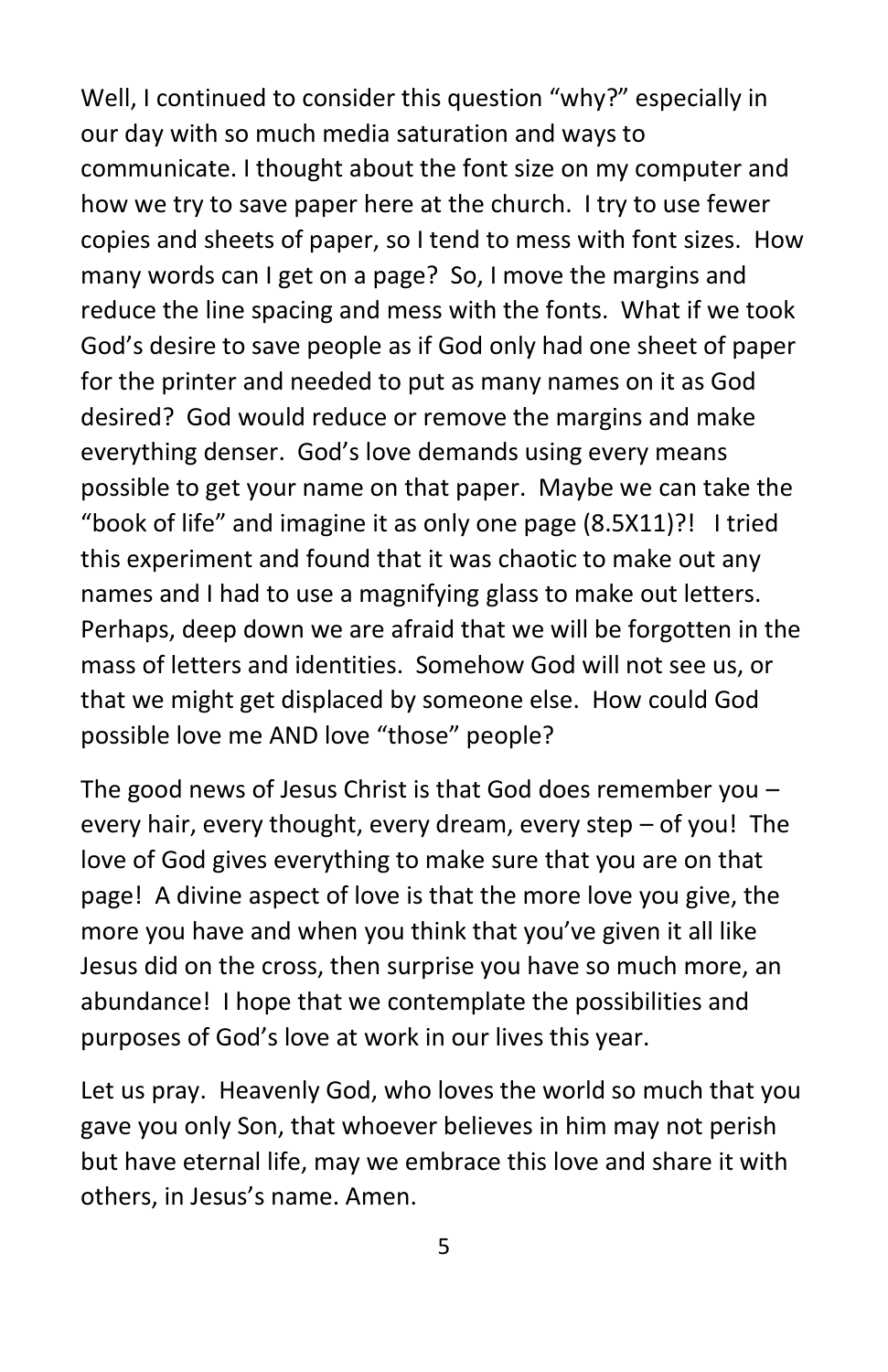

#### **Dawn Dialog with Jesus**

**Sundays at 7:30 a.m**. via ZOOM. Reflection and Prayer on Gospel text for the day "Where two or three are gathered in my name, then I am there among them." (Matthew 18:20). An invitation is in the weekly email announcements. Daily Discipleship will be attached in the Wednesday email announcements for the following Sunday.

#### **Men's Bible Study**

**Wednesdays at 7:00 a.m.** in the council room.

#### **Power of Prayer**

**Wednesdays at noon** via ZOOM. An invitation is emailed out to enter into prayer together every Wednesday. You can email in a prayer request or call the church with a special request. We will pray together for 30 minutes. Join once or every Wednesday! If you would like an invite, call or email Pastor Eric.

#### **ZOOM Bible Study**

**Thursdays in January @ 6:30pm – 7:30pm** on Zoom - Introducing **THE STORY** – a video curriculum gives groups the opportunity to learn, discuss, and apply what they experience in the places where God's Story intersects with our Story in daily life. Discover together where your story aligns with God's Story and get encouragement and hope along with an overview of the Bible "God's Word". **We will have two books option to participate – "The Story: Getting to the Heart of God's Story" (participant's guide) by Randy Frazee, and "The Story: The Bible as one continuing Story of God and His People" Forward by Max Lucado and Randy Frazee.** If you need help purchasing these books, then please contact [ericklimpel@gmail.com](mailto:ericklimpel@gmail.com)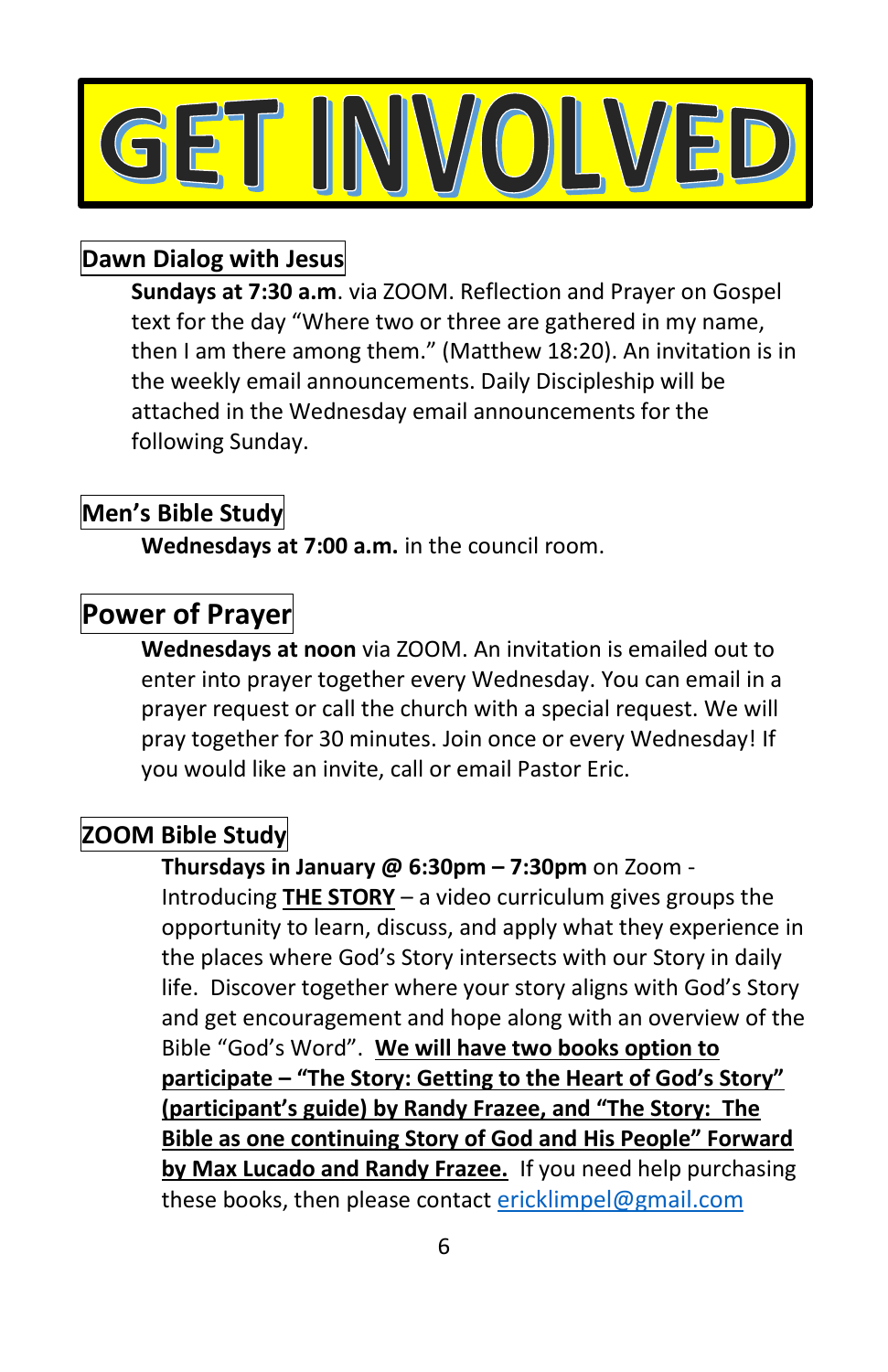#### **New Member Orientation Meetings**

**Every 2nd and 4th Sunday** after worship in the south conference room. Anyone who would like to inquire about Palestine Lutheran Church and find some insights into its history, people and ministry are welcome. For prospective members, new members and yes, even veteran members! All are welcome! Let the church office know if you are interested so that we can prepare materials ([@ palestinelutheran@gmail.com](mailto:palestinelutheran@gmail.com) )

#### **Theology on Tap**

Gathering for adults who want to fellowship, relax and solve the world's problems together while creating some potential new ones. We will take time to fellowship around God's Word and grow together as a community.



**Join us Sunday, February 20th 5:00 to 6:15 p.m.** at the Fenceline Beer Lab, 107 S Main Ave, Huxley, IA 50124 *(Drop in if you would like* ☺*)*

#### **Confirmation Classes**

Wednesdays February 2, 9, 16, 23 @ 6:30 p.m. in North Fellowship Hall – for teens 7<sup>th</sup>-8<sup>th</sup> grade.

#### **Ballard Creek Assisted Living Worship**

Thursday, February  $17<sup>th</sup>$  @ 3:30pm – You are invited to come for worship with Pastor Eric.

#### **Food Pantry Ministry**

Help serve at the local food pantry in Huxley with our Fjeldberg friends. Volunteer at the pantry! Contact Jackie Rasmussen [\(catsrus@huxcomm.net\)](mailto:catsrus@huxcomm.net)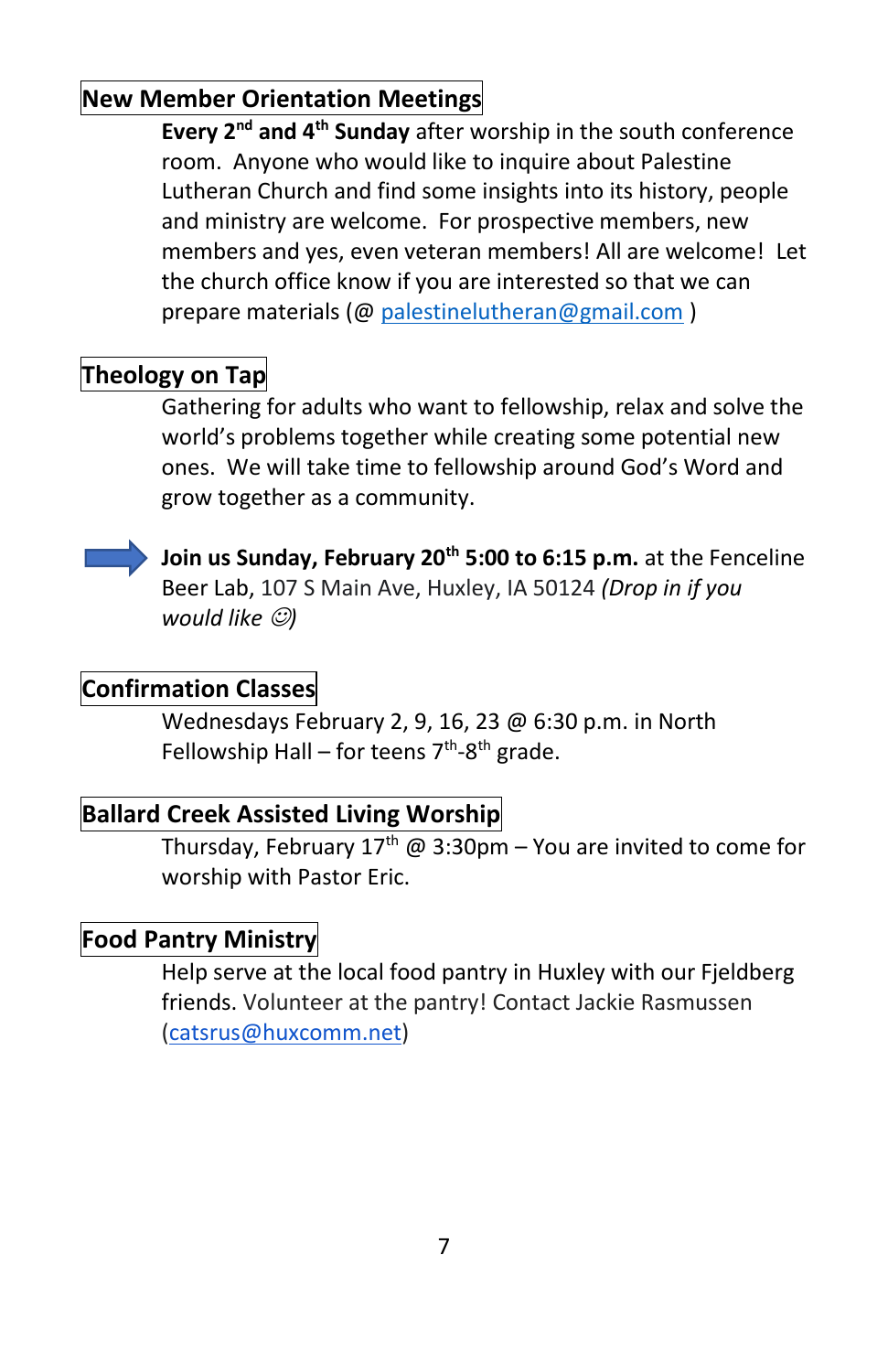# Daily Faith Practices

Daily discipleship themes can be used for Bible study. They are available on the ELCA website [www.elca.org](http://www.elca.org/)  $\rightarrow$ Resources $\rightarrow$ Downloadable Resources→ Bible studies

**Ephiphany Week 5 Focus:** What is Jesus calling us to leave behind to follow him?

**"Then Jesus said to Simon, 'Do not be afraid; from now you will be catching people.' When they had brought their boats to shore, they left everything and followed him."** Luke 5: 10- 11 (NRSV)

Read Luke 5:1-11

**Epiphany Week 6 Focus:** Knowing you are blessed by God today, how might you bless others?

**"Blessed are you who are poor, for yours is the kingdom of God. Blessed are you who are hungry now, for you will be filled. Blessed are you who weep now, for you will laugh."** Luke 6:20-21 (NRSV) Read Luke 6:17-26

**Epiphany Week 7 Focus:** What does it mean to love our enemy?

**"But I say to you that listen, Love your enemies, do good to those who hate you, bless those who curse you, pray for those who abuse you**." (Luke 6:27 NRSV) Read Luke 6:27-38

**Transfiguration of our Lord Focus:** Being transfigured *"***And all of us, with unveiled faces, seeing the glory of the Lord as though reflected in a mirror, are being transformed into the same image from one degree of glory to another; for this comes from the Lord, the Spirit."** (2 Corinthians 3:18 NRSV) Read 2 Corinthians 3:12-4:2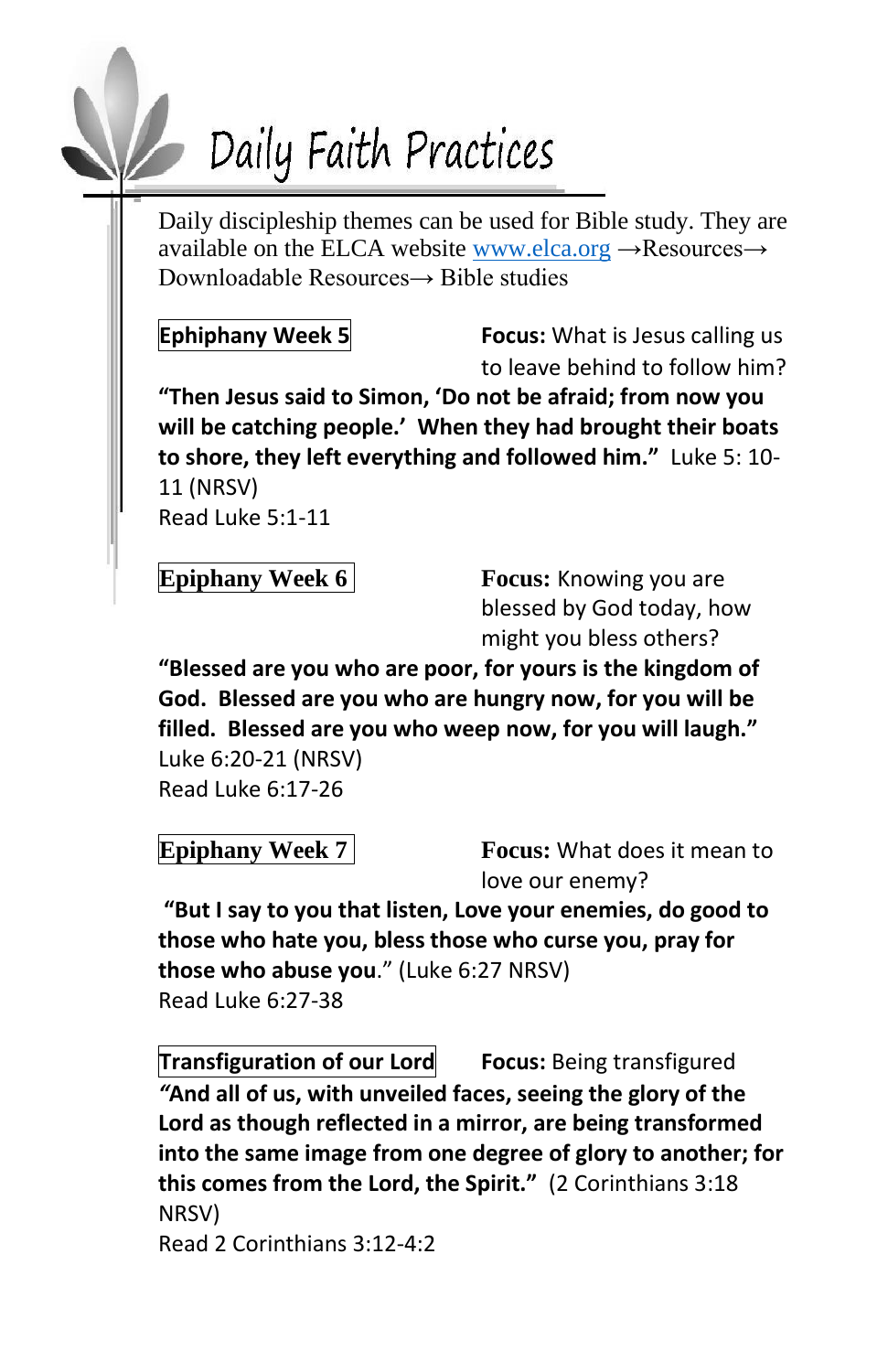

3001 Riverside Rd, Story City, IA 50248

1-800-373-7748 [www.RiversideLBC.org](http://www.riversidelbc.org/)

"To Know Christ and make Christ known to all." **Riverside Lutheran Bible Camp -Youth Camp:**  Registration is open for Riverside 2021 Youth Camp. Early Bird pricing ends February 15th. Visit their website at [www.riversidelbc.org](http://www.riversidelbc.org/)

#### **Upcoming Riverside Events:**

February 12 th – Daddy-Daughter Dance – *register online in advance*

March 4<sup>th</sup>-6<sup>th</sup> – Marriage Retreat – *register online in advance* 



You are cordially invited to the bridal shower of

### *Jessica Blackmer*

**Sunday, February 27th @ Palestine Church 2-4 p.m.**



### **VBS SUMMER 2022**

Join us as we travel to the North Castle!

- Our quest will take place **June 12th - 16 th** from 6-8 p.m. @ Palestine
- Registration details will be provided in April.
- Seeking volunteers many different roles to fill. Contact Candi Engler [\(volley\\_602@hotmail.com\)](mailto:volley_602@hotmail.com) if you are interested.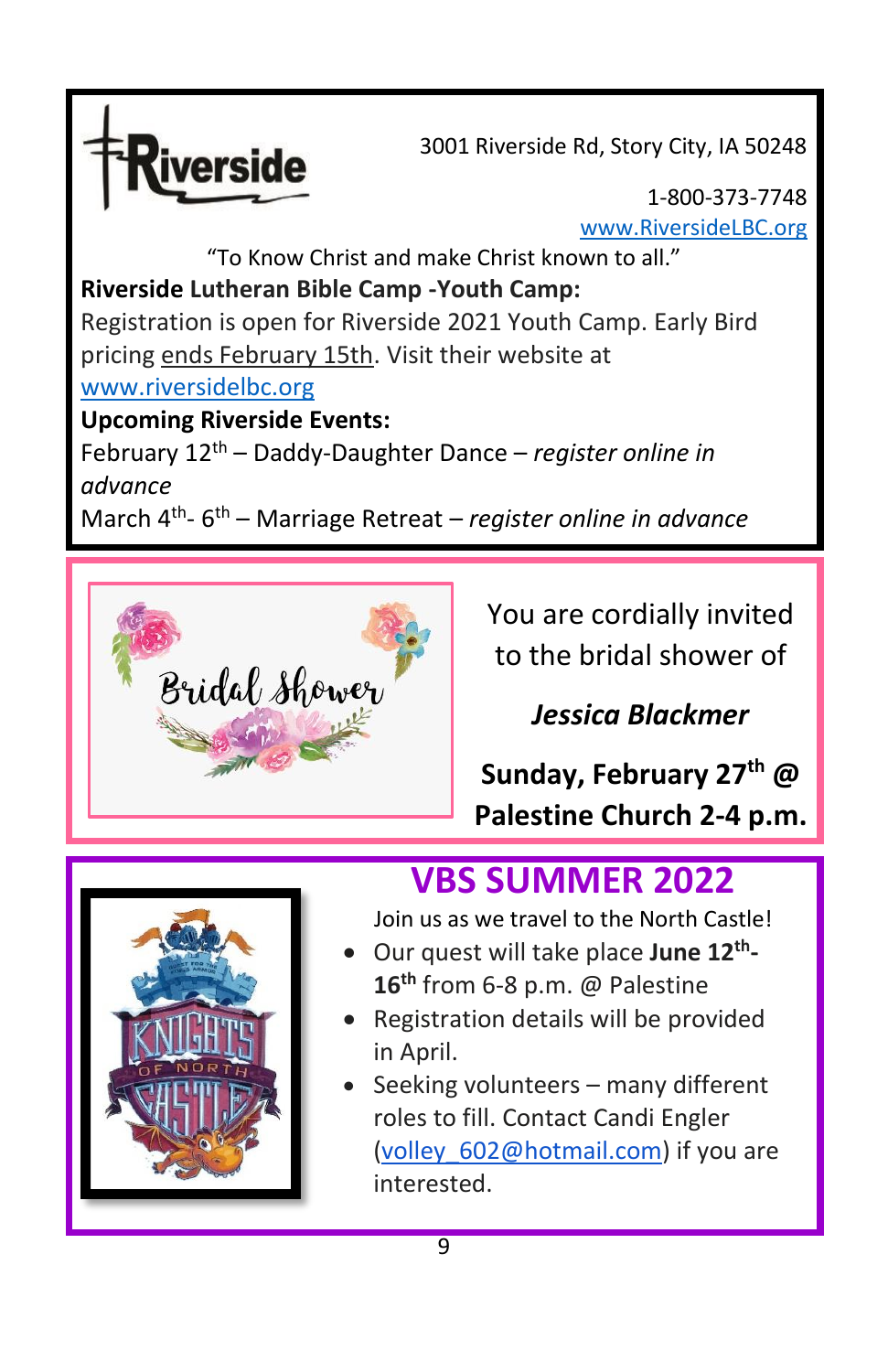

### **Weather Policy Reminder**

Severe Weather Policy: When school is canceled because of the weather, all church functions will be canceled.

If weather hits when school is not in session, a message regarding cancellations will be on the church website [\(www.plchuxley.com\)](http://www.plchuxley.com/) and the church Facebook page (Palestine Lutheran Church). **Sunday morning worship service cancellation will be made no later than 8:30 a.m.**



### **Let's shower a few of our members with birthday cards!**

**Alvina Larson's 101st** birthday February 9th!

Anita Brendeland's 93<sup>rd</sup> birthday February 16<sup>th</sup>!

Bernadine Cast's 90<sup>th</sup> birthday February 13<sup>th</sup>!

**Katherine Saveraid's 88th** birthday February 18th!

**Virgil Larson's 80<sup>th</sup> birthday February 15<sup>th</sup>!**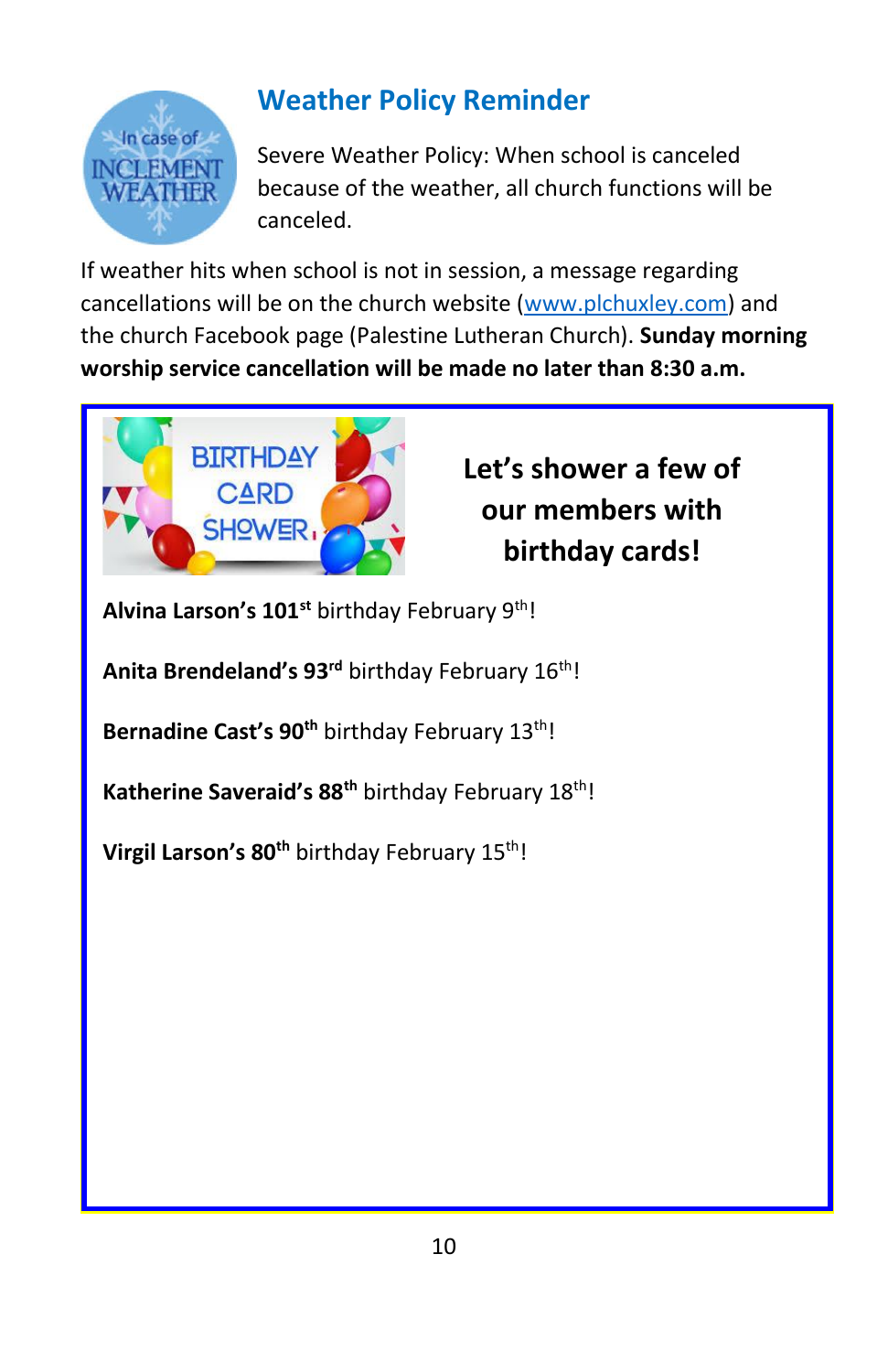

*February 2022*

- 1 Hol, Alyssa
- 3 Johnson, Evelyn
- Hauge, Michael
- 6 Thomas, Alexander Twedt, Grant
- 7 Elliott, Trice
- 8 Nelson, Richard (79<sup>th</sup>) Saveraid, David
- 9 Larson, Alvina (101<sup>st</sup>) Shelton, Tom
- 11 Shelton, Gabe Shelton, Kristin Van Pelt, Alise
- 13 Cast, Bernadine (90<sup>th</sup>) Kopaska, Deb
- 15 Erickson, Carter Larson, Virgil (80<sup>th</sup>)
- 16 Brendeland, Anita (93rd) Kam, Melinda Ness, Toni
- 17 Williams, Matthew
- 18 Gotta, Nina Saveraid, Katherine (88<sup>th</sup>) Thomas, Caroline
- 20 Dykstra, Avery
- 22 Lewis, Aubrey Rasmussen, Cheryl Sample, Justin Thomas, Cindi
- 24 Medici, Stacy
- 27 Larson, Aaron
- 29 Dykstra, Travis

| <i>Inniversary</i> |
|--------------------|
| Blessings          |
|                    |

- 14 Deidre Qual & Merlin Lyon  $(45^{th})$
- 16 Jason & Melinda Kam
- 24 Leonard & Sue Larson

*If there is a record of error or omission, please let the office know at [palestinelutheran@gmail.com](mailto:palestinelutheran@gmail.com) or 515-597-2624*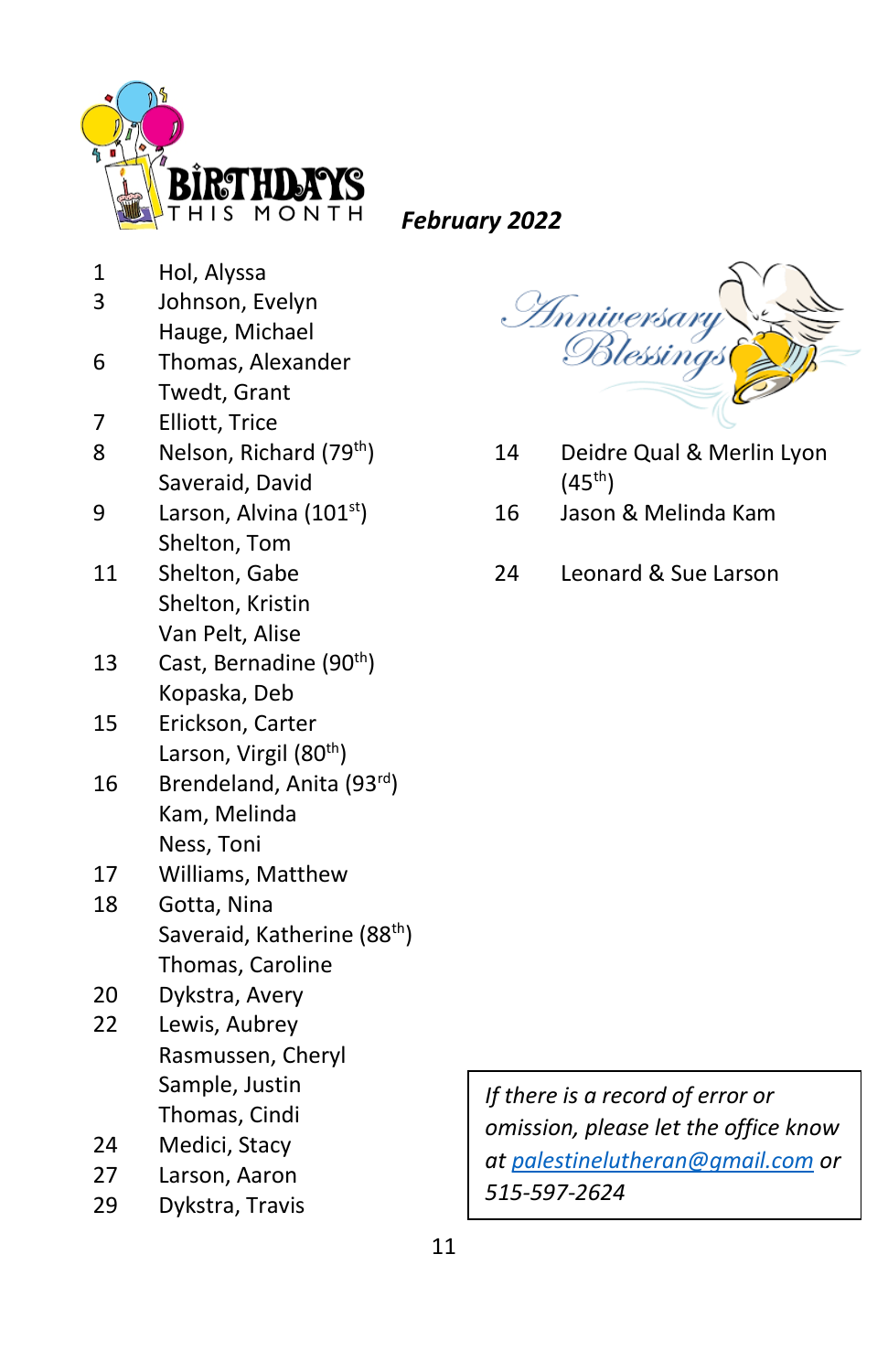

**ALTAR GUILD:** Nancy Fausch and Melanie Fausch

#### **COMMUNION ASSISTANTS:**

February 6<sup>th</sup>: Roger & Deb Moore February 20<sup>th</sup>: Deidre Qual

#### **OFFERING COUNTERS:**

Cindi Thomas; Jeannie Williams

#### **GREETERS\*, \*\*:**

**Feb. 6th:** Mark & Jen Pote; Ken & Louise Larson **Feb. 13th:** Kent & Shelley Klingbeil; Brent & Missy Larson **Feb. 20th:** Chris & Amanda Richter; Jean Saveraid **Feb. 27th:** Brad & Lesa Lewis; David & Vallery Eisenmann

\*Greeters scheduled are asked to serve coffee/juice/water during fellowship

\*\*All greeters for the month are asked to bring two dozen treats to share on the 2<sup>nd</sup> Sunday of the month.

### **March**

2022

|  | Sun Mon Tue Wed Thu Fri Sat | 1 2 3 4 5 |  |
|--|-----------------------------|-----------|--|
|  | 6 7 8 9 10 11 12            |           |  |
|  | 13 14 15 16 17 18 19        |           |  |
|  | 20 21 22 23 24 25 26        |           |  |
|  | 27 28 29 30 31              |           |  |

| <b>SUNDAY</b>                                                                                                                                                                                                               | <b>MONDAY</b>             |
|-----------------------------------------------------------------------------------------------------------------------------------------------------------------------------------------------------------------------------|---------------------------|
| 30<br>7:30 a.m. Dawn Dialog via<br>Zoom<br>8:30 a.m. Choir practice<br>9:30 a.m. Worship<br>10:45 a.m. Annual Meeting<br>Chili Cook Off                                                                                     | 31                        |
| 6<br>7:30 a.m. Dawn Dialog via<br>Zoom<br>9:30 a.m. Worship; Holy<br>Communion                                                                                                                                              | 7                         |
| ${\bf 13}$ Cookie Sunday!<br>7:30 a.m. Dawn Dialog via<br>Zoom<br>8:30 a.m. Choir practice<br>9:30 a.m. Worship<br>New Member Orientation in<br>conference room                                                             | 14<br>Happy<br>ilenfine's |
| 20<br>7:30 a.m. Dawn Dialog via<br>Zoom<br>8:30 a.m. Choir practice<br>9:30 a.m. Worship; Holy<br>Communion<br>5:00 p.m. Theology on Tab @<br>Fenceline Beer Lab                                                            | 21<br>Newsletter deadline |
| 27<br>7:30 a.m. Dawn Dialog via<br>Zoom<br>9:30 a.m. Choir practice<br>9:30 a.m. Worship;<br>Transfiguration of our Lord<br>New Member Orientation in<br>conference room<br>2:00 p.m. Bridal Shower for<br>Jessica Blackmer | 28                        |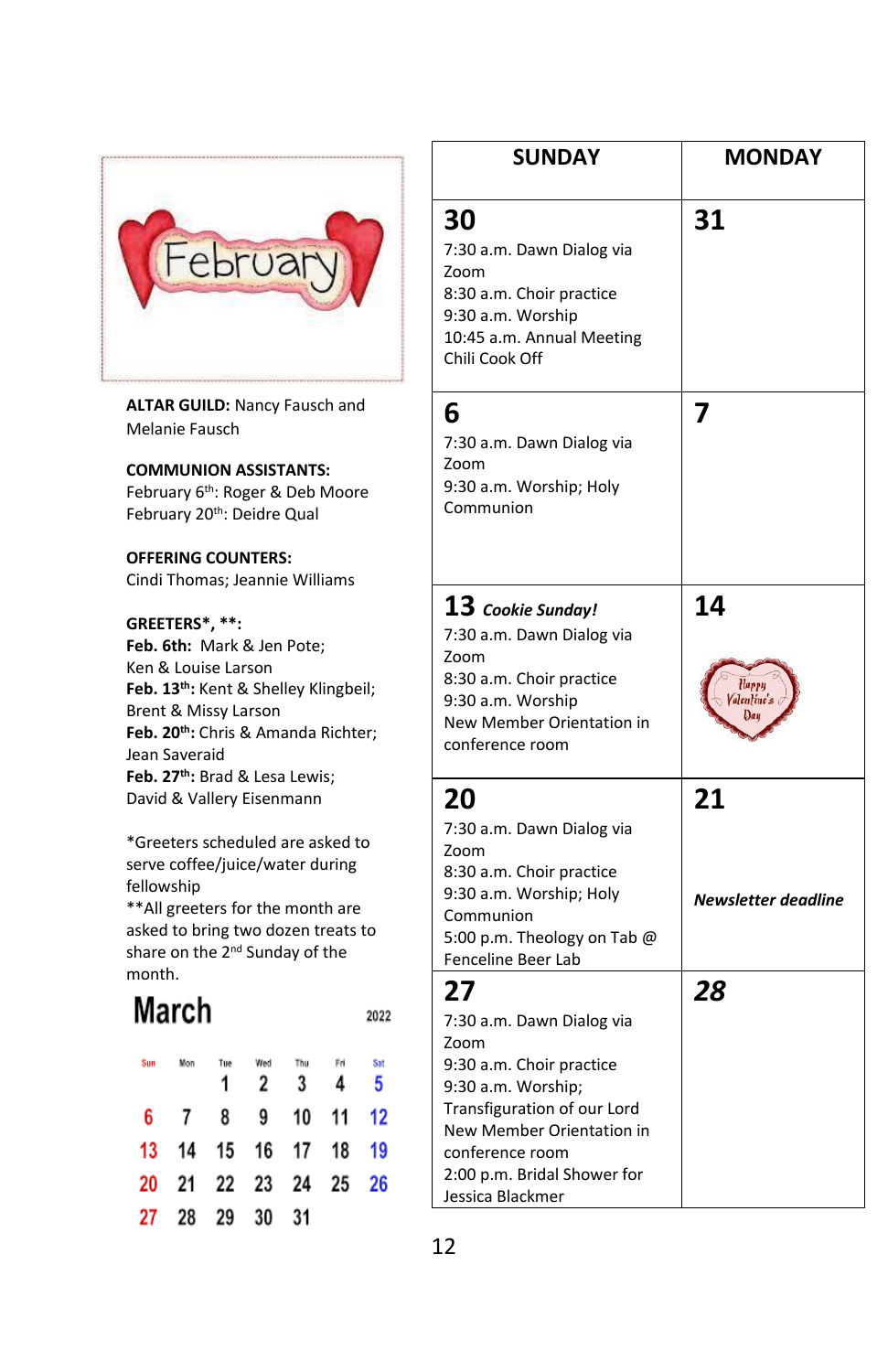### **FEBRUARY 2022**

| <b>TUESDAY</b>                                                       | <b>WEDNESDAY</b>                                                                                                                                                       | THURS.                                                                                 | <b>FRIDAY</b>                                                                                           | <b>SATURDAY</b>                                                                                          |
|----------------------------------------------------------------------|------------------------------------------------------------------------------------------------------------------------------------------------------------------------|----------------------------------------------------------------------------------------|---------------------------------------------------------------------------------------------------------|----------------------------------------------------------------------------------------------------------|
| 1<br>Blood<br><b>Drive</b><br>$3 - 7$<br>p.m.                        | $\overline{2}$<br>7:00 a.m. Men's Bible Study<br>12:00 p.m. ZOOM Palestine<br>Prayer Time<br>1:00 p.m. Quilters<br>6:30 p.m. Confirmation                              | 3<br>6:30 p.m.<br>ZOOM Bible<br>Study                                                  | 4                                                                                                       | 5                                                                                                        |
| 8                                                                    | 9<br>7:00 a.m. Men's Bible Study<br>12:00 p.m. ZOOM Palestine<br>Prayer Time<br>1:00 p.m. Quilters<br>R.O.C.K to Meals From the<br>Heartland<br>6:30 p.m. Confirmation | 10<br>6:30 p.m.<br>ZOOM Bible<br>Study                                                 | 11                                                                                                      | 12<br>9 a.m. Council<br>Retreat<br>Riverside<br>Daddy/<br>Daughter Dance<br>Pre-registration<br>required |
| 15<br>Deadline for<br>early-bird<br>Riverside<br>Camps for<br>summer | 16<br>7:00 a.m. Men's Bible Study<br>12:00 p.m. ZOOM<br>Palestine Prayer Time<br>12:30 p.m. Prayer Group<br>1:00 p.m. Quilters<br>6:30 p.m. Confirmation               | 17<br>3:30 p.m.<br><b>Ballard Creek</b><br>Worship<br>6:30 p.m.<br>ZOOM Bible<br>Study | 18                                                                                                      | 19                                                                                                       |
| 22                                                                   | 23<br>7:00 a.m. Men's Bible Study<br>12:00 p.m. ZOOM<br>Palestine Prayer Time<br>1:00 p.m. Quilters<br>6:30 p.m. Confirmation                                          | 24<br>6:30 p.m.<br>ZOOM Bible<br>Study                                                 | 25                                                                                                      | 26                                                                                                       |
| <b>March</b><br>1st                                                  | $\overline{2}$<br>7:00 a.m. Men's Bible Study<br>12:00 p.m. ZOOM<br>Palestine Prayer Time<br>1:00 p.m. Quilters<br>6:00 - 8:00 R.O.C.K meets<br>6:30 p.m. Confirmation | $\overline{\mathbf{3}}$<br>6:30 p.m.<br>ZOOM Bible<br>Study                            | 4<br>Riverside<br>Marriage<br>Retreat 4 <sup>th</sup> - 6 <sup>th</sup><br>Pre-registration<br>required | 5                                                                                                        |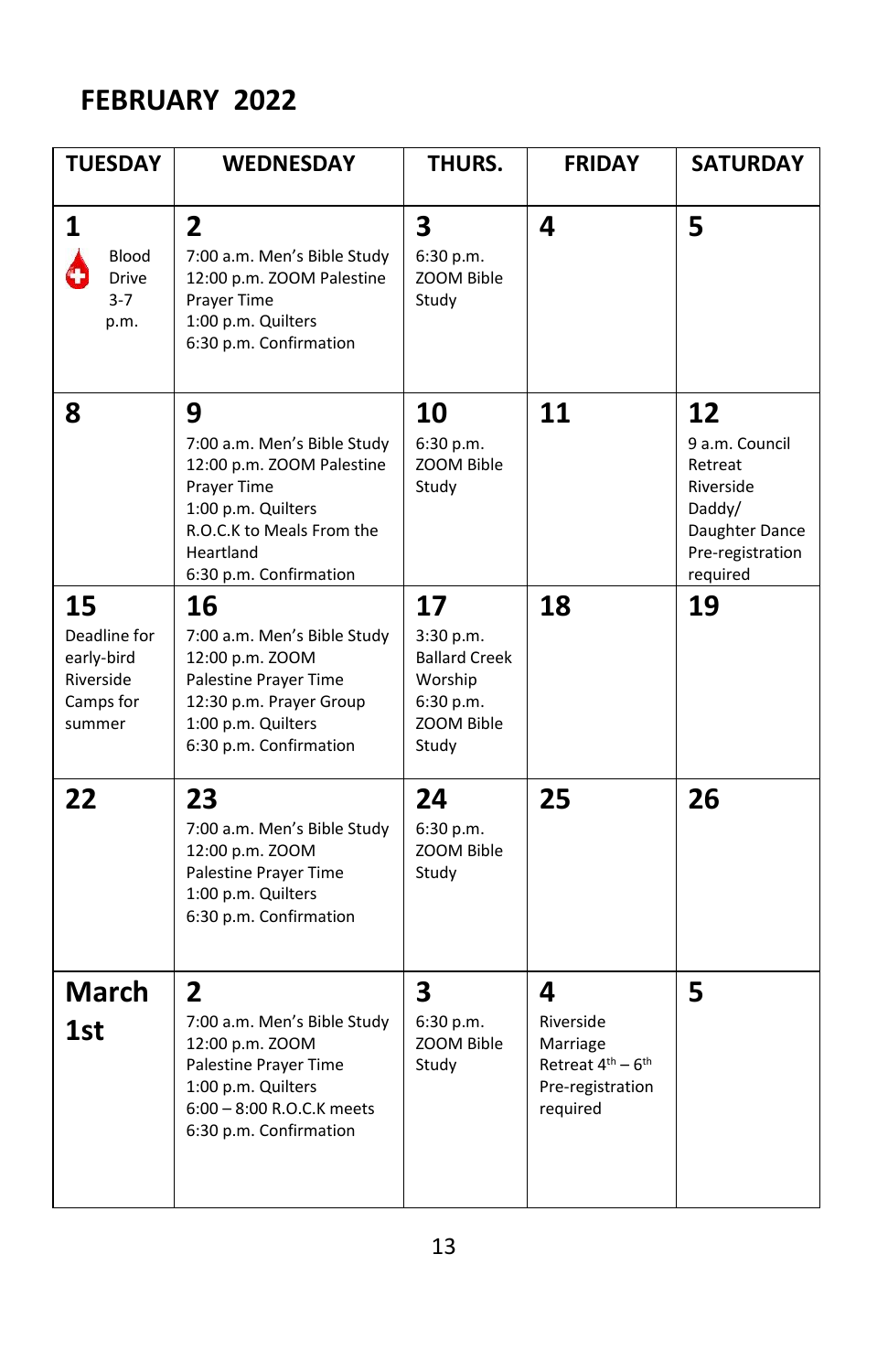

*These minutes are not yet approved.* **Agenda – Palestine Lutheran Church Council Meeting** Sunday, January 9, 2022 @ 8 a.m.

**Pastor Eric, Haylie Clark, Deidre Qual, Chris Richter, Brad Lewis, Kent Klingbeil, David Eisenmann, Candi Engler, Tim Wilson (by phone), Jean Saveraid were in attendance. Brent Emerson, Kristin Shelton, Julie Emerson and Jen Pote were absent.**

A quorum was established.

**Devotions**: Brad – "Habits of a church"

**Read Vision and Mission Statements.**

**Goals and Reflections**: Great Christmas Season.

**Minutes of the previous meeting:** Chris Motioned to approve the minutes. Candi Engler seconded. All approved unanimously.

**Treasurer's Report:** Deidre General Fund: \$4,405.42 Total PLC Checking: \$89,974.80 Parsonage: \$15,999.65 Chris Richter motioned to approve and David E. seconded. All in favor unanimously.

**Pastor's Report:** Pastor Klimpel Refer to Pastor's Report -- Pastor read through his report.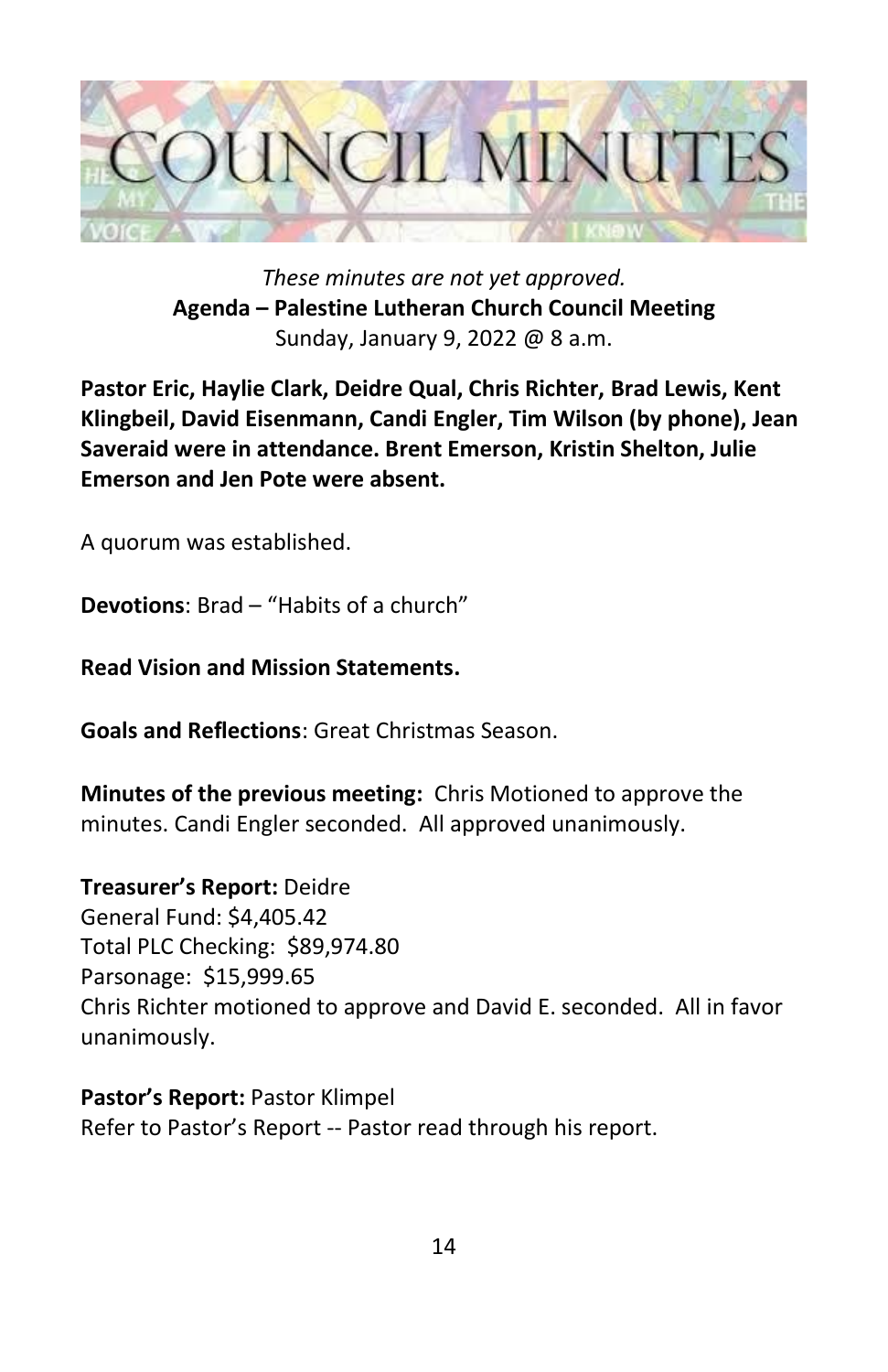#### **New business:**

- 1. Approve Baptisms from last month. Cora Lucille Thomas 12-19- 21. Amelia Sue Ilene Obranovic 12-25-21. Brad Lewis motioned to approve both baptisms. David Eisenmann seconded. All voted unanimously.
- 2. Approve Baptism for this month. Drew George Sandquist 01-23- 22. Candi motioned to approve the baptism. David seconded. Everyone sang unanimously.
- 3. Approve the raises for the staff. Chris motioned to recommend the 2022 budget to the congregation. David seconded. All members in attendance voted in favor of the recommendation.
- 4. Approve the 2022 Annual Budget. Candi motioned to recommend the 2022 budget to the congregation. Jean seconded. All voted unanimously to recommend the budget to the congregation.
- 5. Retreat. February 12<sup>th</sup> 9 a.m. Brad will line up the ISU Alumni Center.

#### **Unfinished business:**

- 1. The Nominations Committee Update on needs. There are some older members who would like off committees, so we need to make sure that they are off committees if they want to be. Are we ready to start a Nominating Sheet?
- 2. Reports are due today Annual Meeting January  $30<sup>th</sup>$ after church.
- 3. Lights, Ceiling, Mice

**Adjourn with the Lord's Prayer:** David Eisenmann motioned to adjourn. Chris Richter seconded. Every member sprinted for the door to try and make it to church on time

**Next Meeting:** February 12<sup>th</sup>, 2022 Retreat @ ISU Alumni Center 9 a.m.

#### **Treats:**

**Devotions:** Church provided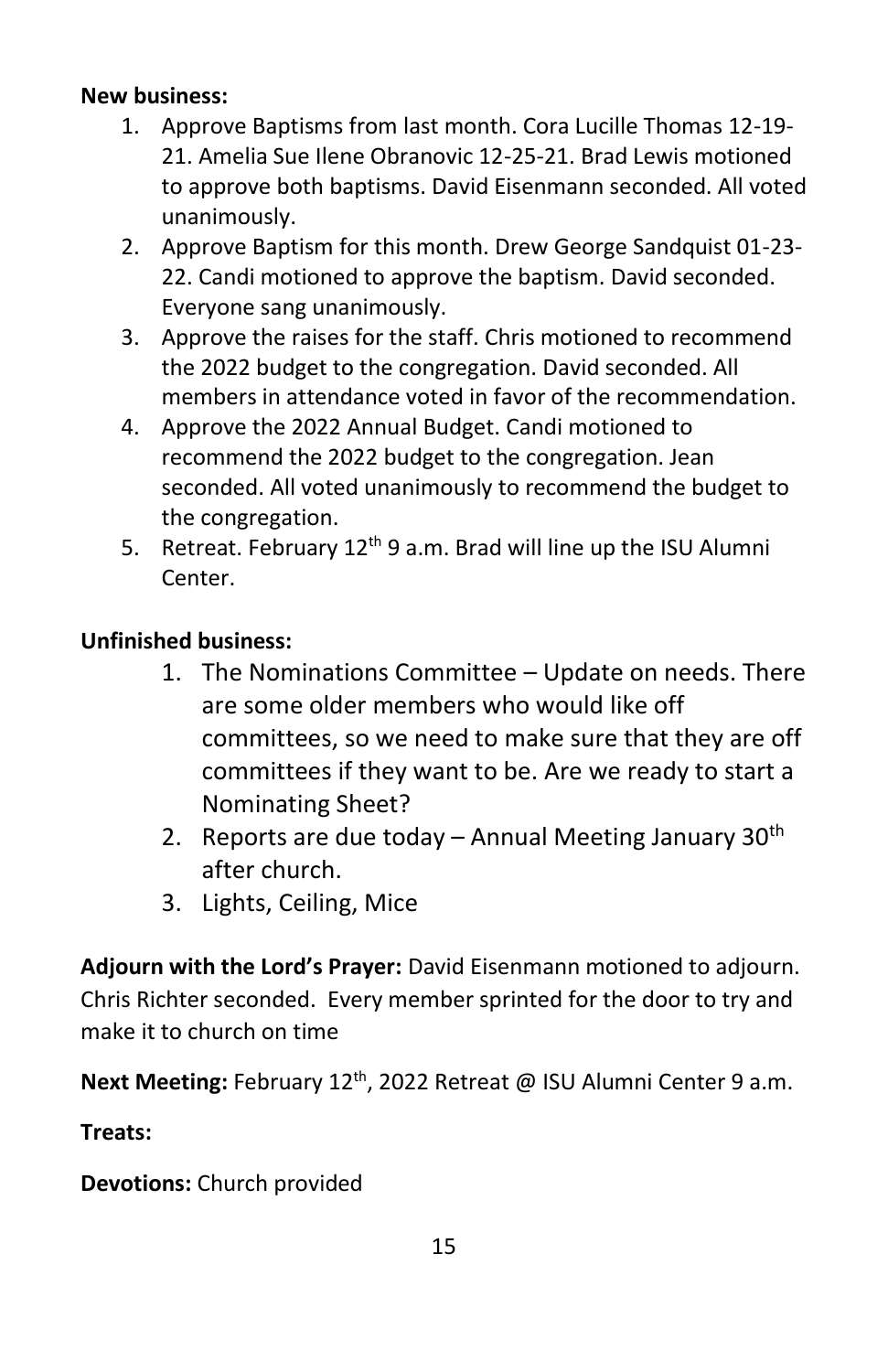

### **MINUTES**

*These minutes are not yet approved.* **Sunday, January 30th, 2022 @ 10:45 AM**

**Call to Order .................................................**Kristin Shelton, President A quorum was established by Mark Pote. Online attendance was noted by Brent Emerson on Facebook

**Devotions ................................................ Brad Lewis "Being Grateful"**

**Read Vision and Mission Statements.**

**Secretary's Minutes, January 24th, 2021 ..............**Brad Lewis, Secretary Chris Richter motioned to approve the minutes. Mark Pote Seconded. A unanimous vote was received to approve the minutes.

**Pastor's Report .......................................................**Pastor Eric Klimpel

#### **Elections :**

A motion was made by Chris Richter to vote all committees all on one vote. This was seconded by Bruce Hartman. A vote was unanimous vote was received to approve the motion.

A vote to approve the committee ballot was unanimous.

A motion was made by Louise Larson to approve all the council positions as presented. This was seconded by Nels Dovre. A vote was unanimous vote was received.

A vote on the council at large positions were voted in unanimously.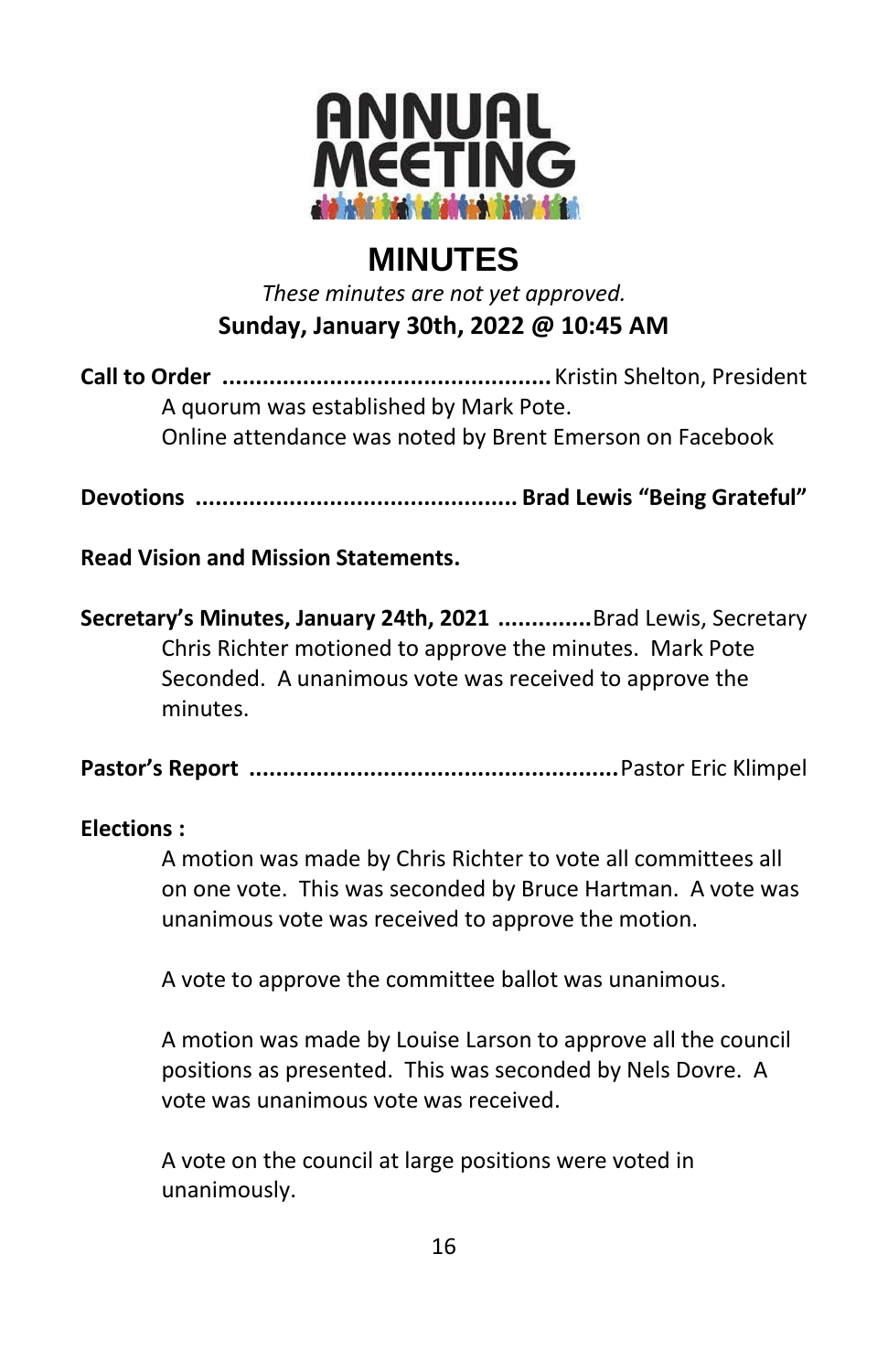A vote on the President voted unanimously.

A vote on the Vice President voted unanimously.

A vote on the Secretary voted unanimously.

**Treasurer's Report ............................................**Deidre Qual, Treasurer Chris Richter motioned to approve. Jen Pote seconded. The congregation unanimously approved the treasurer's report

**Audit Committee Report ............................** Mike Thomas & Brad Lewis 2 new people for the audit committee report: Council will appoint.

**Budget .................................................**Brad Lewis, Finance Committee A motion to approve a 3% increase for the staff was made by Chris Richter. This was seconded by Jean Saveraid. All approved unanimously.

> A motion to approve the budget was made by Candi Engler. This was seconded by Jeff Van Pelt. All approved in favor of the motion.

#### **New Business:**

Tech Position – Motion by Dick Kepler to investigate what creating a Tech Position would entail. Nels seconded. The motion passed unanimously.

#### **Old Business:**

Balcony Update.

Raise the scholarship from \$100 to \$200. Doreen Blackmer motions to raise the College scholarship from \$100 to \$200. Chris Richter seconded. The motion was approved unanimously but will be in effect 2023 since budget was already approved.

**Adjourn/Closing Prayer .................................**Kristin Shelton, President Bruce Hartman motioned to adjourn. Chris Richter seconded. The motion passed unanimously.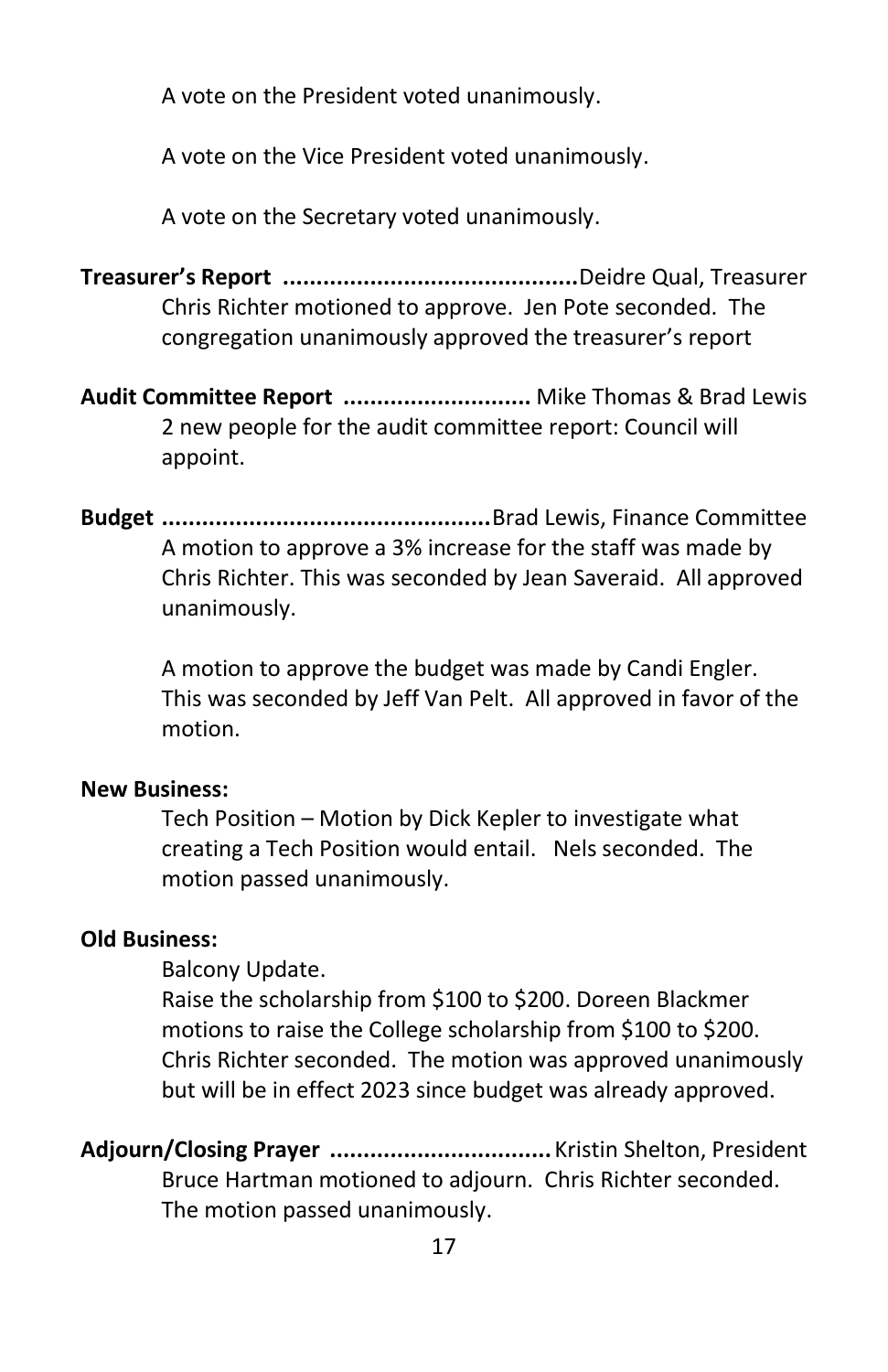### *Remember in Prayer*



The following were included in the Prayers of the Church during January:

Tyler Anderson, Jean Bair, Anita Brendeland, Joan Carson, Matt Carver, Tonya Crees, Bev Echtenkamp, Julie Gentry, Dolores Hauge, Phyl Hughes, Warren Johnson, Kevin Klingbeil, Alvina Larson, Roger Larson, Merlin Lyon, Lynzee Makowski, Loree Ness, Paul Ness, Linda Nordstrom, Roy Paradise, Kathy Saveraid, Shelton Family, Rachel Sinclair, Deidre Qual, Karen Rew, Harold Rittgers, Shannon Tope, Sarah JoAnn Young, Phil Zeller Friends and Family of: Ralph Kalsem, Dean Simmons, Charles Brendeland, Tanner Houseman, Jimmy Young, Darrell Rout, John Maier, Travis Ellis, Mae Rivard, Doris Ness, Nathan Stupka, Bart Mason, Lowell Elliott, Kaytie Anderson, Debbie Bollmeyer, Linda Lantz, Hannah Tjernagel, Barb Larson, Jackie Greene, Roy Greene, Ardell Lundgren, Judy Fausch, Mary Nienow, Norma Dovre, Alberta Helmke, Sara Prochnow Ojard, Joe Curtiss, Lilah Hurley, Marlys Larsen, Harriet Sheldahl, Abby Huntrods, David Vagneur



Official results forthcoming from blood drive February 1st:

**Thanks to Deb Moore for coordinating!**

**The next blood drive is scheduled for October 11, 2022.** *Thank you for donating!*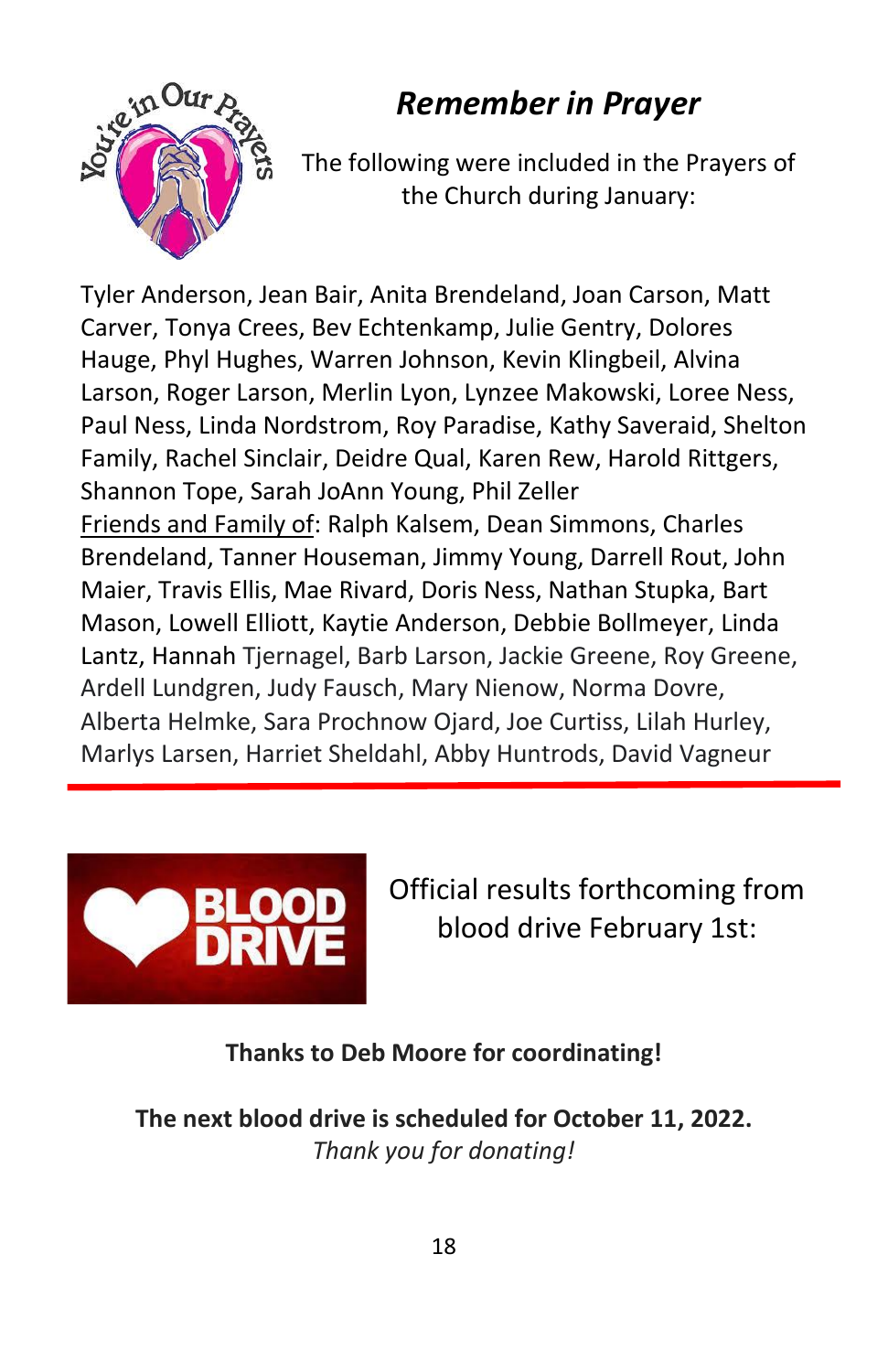

## First Communion Class

This year's first communion classes will be held after church (10:45-11:30) on **March 6th , March 27th, April 3rd, and April 10th** (this avoids spring break Sundays). The class is

designed for the 5<sup>th</sup> grade level, however, if your child is younger and you feel they are ready to participate, that is fine. Class will meet in the conference room. Parents are welcome and encouraged to attend along with their child.

If you have questions or want to enroll your child in the class, you can email the church office at [palestinelutheran@gmail.com.](mailto:palestinelutheran@gmail.com)



### **Ballard Clothing Pantry**

March is Palestine's month to staff the Clothing Pantry at Ballard Creek. **Open:** 

### **Wednesdays 4-6 p.m., Saturdays 10 noon, Sundays 1-3 p.m. (***masks required***)**

When you sign up, include your phone number in addition to your name, and check to see who has the shift before and after yours. If the previous person hasn't arranged to give you the key, call him/her. Likewise, when you are done with your shift, arrange to pass the key to the next person. The Clothing Pantry is a valuable service for many people in our community. It stays open only because of generous volunteers.

Please consider this important opportunity to serve our community. See Deb Moore for more information. (515-460- 1037). The sign-up sheet is in Fellowship Hall.

**Please consider staffing** *at least one* **shift.**

19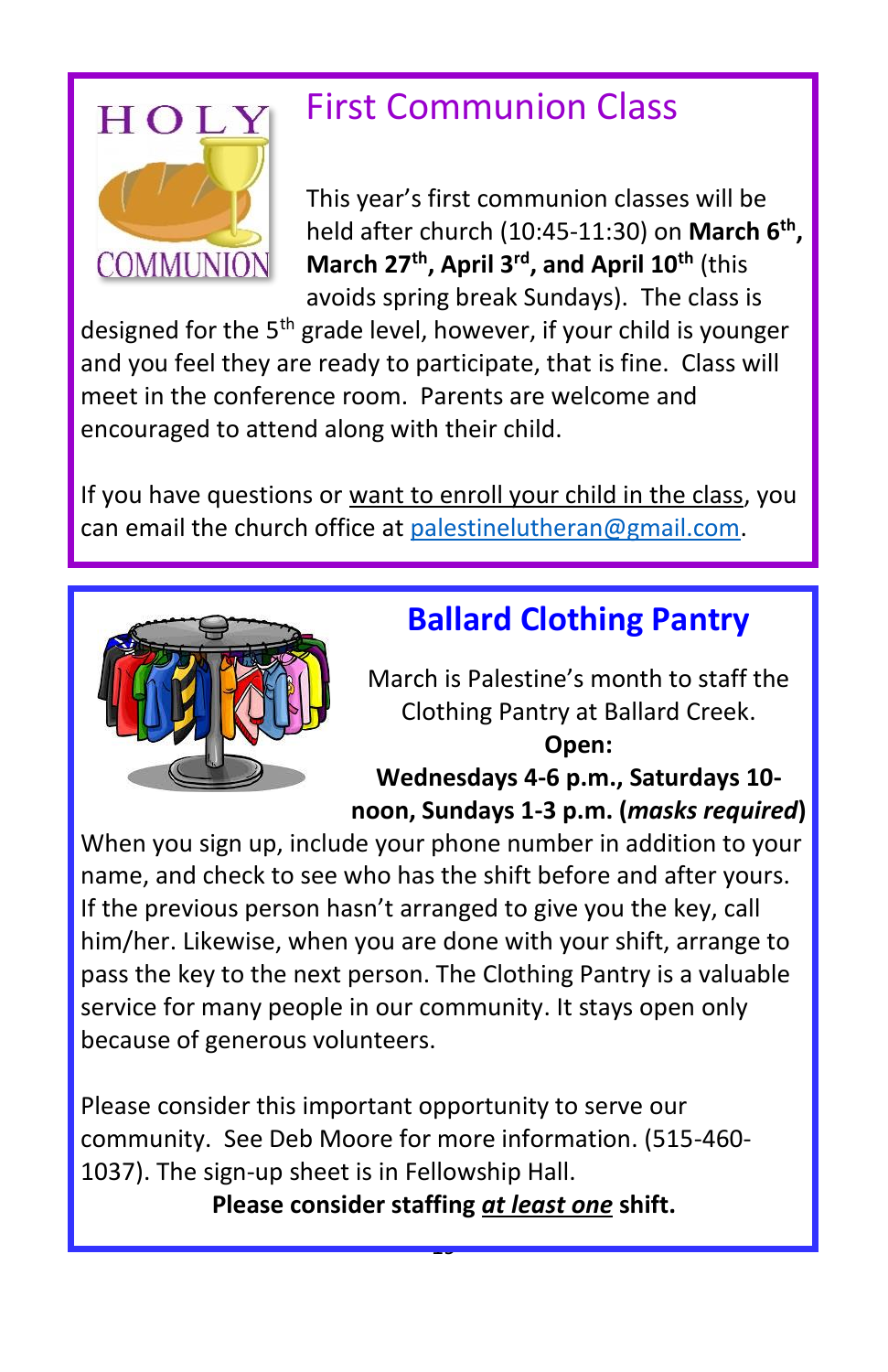

**We welcome our new sisters and brother in Christ:**

**Cora Lucille Thomas** *(Baptized 12-19-21)* Cora is the daughter of Joe and Emilee Thomas and the sister of Caroline. Her baptismal sponsors are Olivia Thomas and Sam Duffy.





### **Amelia Sue Ilene Obranovic** *(Baptized 12-25-21)* Amelia is the daughter of Karina and Sarah Obranovic. Her sponsors are Jackie Pezzetti, Michael Hauge, & Stacy McCaffrey.

**Drew George Sandquist** *(Baptized 1-23-22)* Drew is the son of Tom and Kari Sandquist. He is the brother of Henry and Wyatt. His baptismal sponsors are Garrett and Ellen Longnecker and Jennie Huxford.

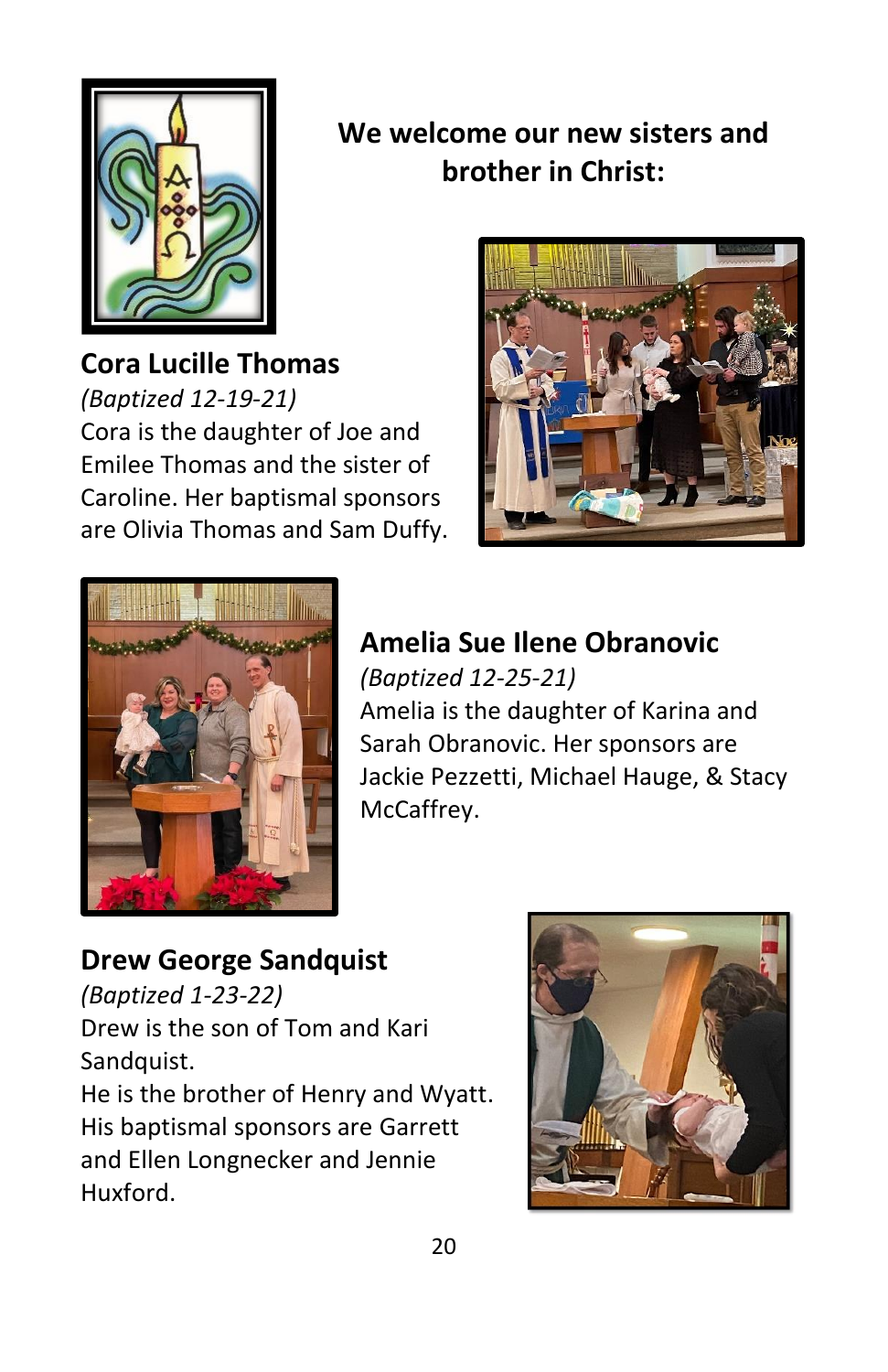## **CHILI COOK OFF January 30, 2022**



Thanks to everyone that

participated either by bringing chili to share or by taste testing!

The R.O.C.K. Group was happy to accept \$514 in donations from the "voting" to take to Meals From the Heartland on Feb. 9<sup>th</sup> when they go to box meals.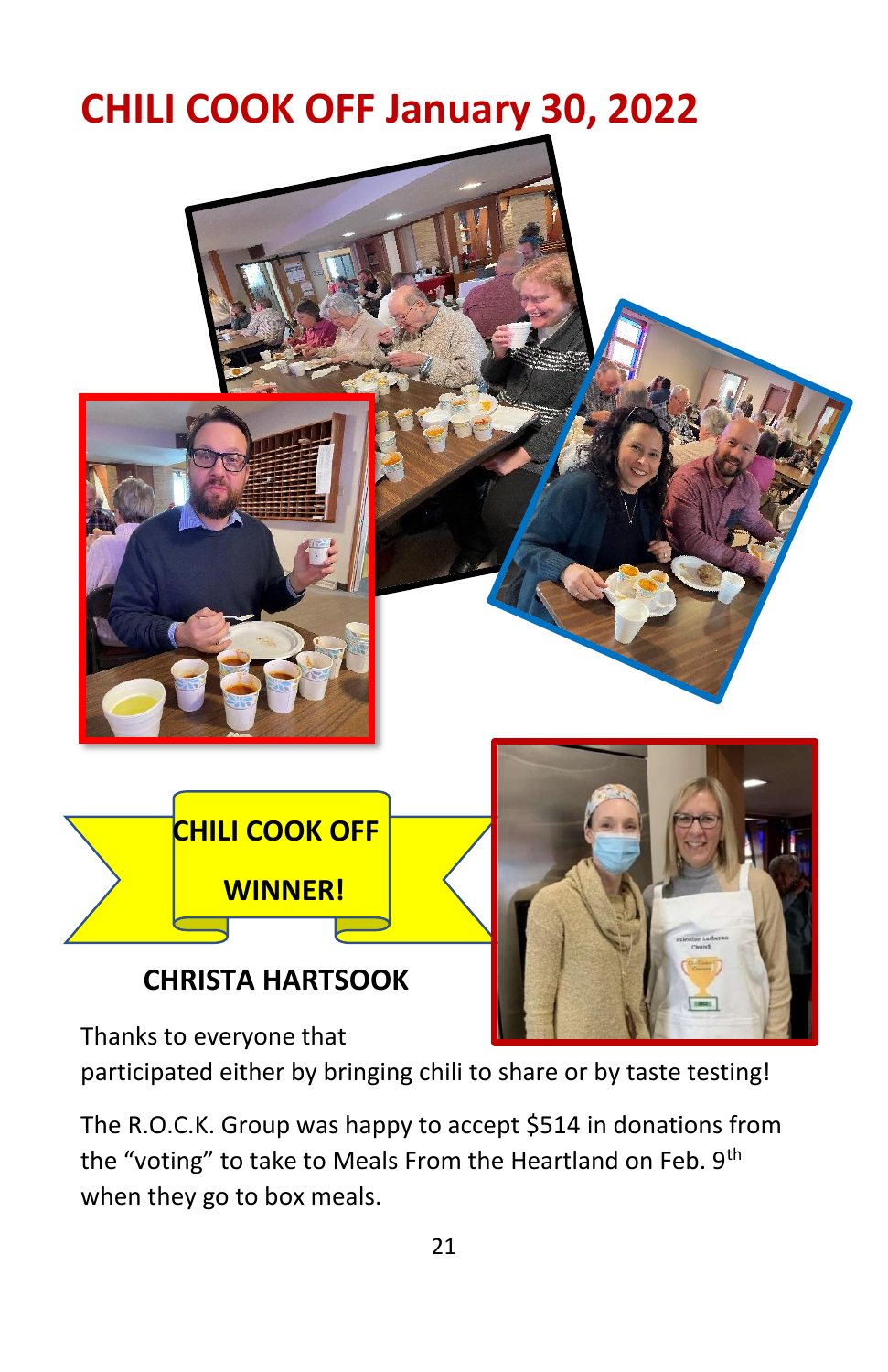

#### **Happy Valentine's Day from LSI!**

*"We love because he first loved us." 1 John 4:19*

Lutheran Services in Iowa's (LSI) mission is about love: responding to the love of Jesus Christ through compassionate service. We give thanks for all the ministry partners, both individuals and congregations, who help share this love for Iowa children, adults, and families!

We see this love in newly adopted children and their families; in teens who are overcoming years of trauma and building bright futures; in Iowans with disabilities who are growing their independence and confidence; in new parents who are raising strong and healthy families; and in so many other moments of joy. You can help carry out our mission of hope and healing by giving a gift and showing love to the Iowa families we serve. For more information, please contact Deb Whitford, LSI's Director of Philanthropy and Church Relations, at [Deborah.Whitford@LSIowa.org](mailto:Deborah.Whitford@LSIowa.org) or 563-676-2065.

Thank you for the love you share and create through LSI. Happy Valentine's Day!

*Our Mission: Lutheran Services in Iowa responds to the love of Jesus Christ through compassionate service. LSI is an affiliated social ministry partner of the Iowa congregations of the ELCA (Evangelical Lutheran Church in America) and a member of LSA (Lutheran Services in America). We proudly serve people of all ages, abilities, religions, sexes, gender identities, national origins, ethnicities, races, and sexual orientations. Learn more at [LSIowa.org](http://www.lsiowa.org/) an[d facebook.com/LSI.iowa.](http://www.facebook.com/LSI.iowa)*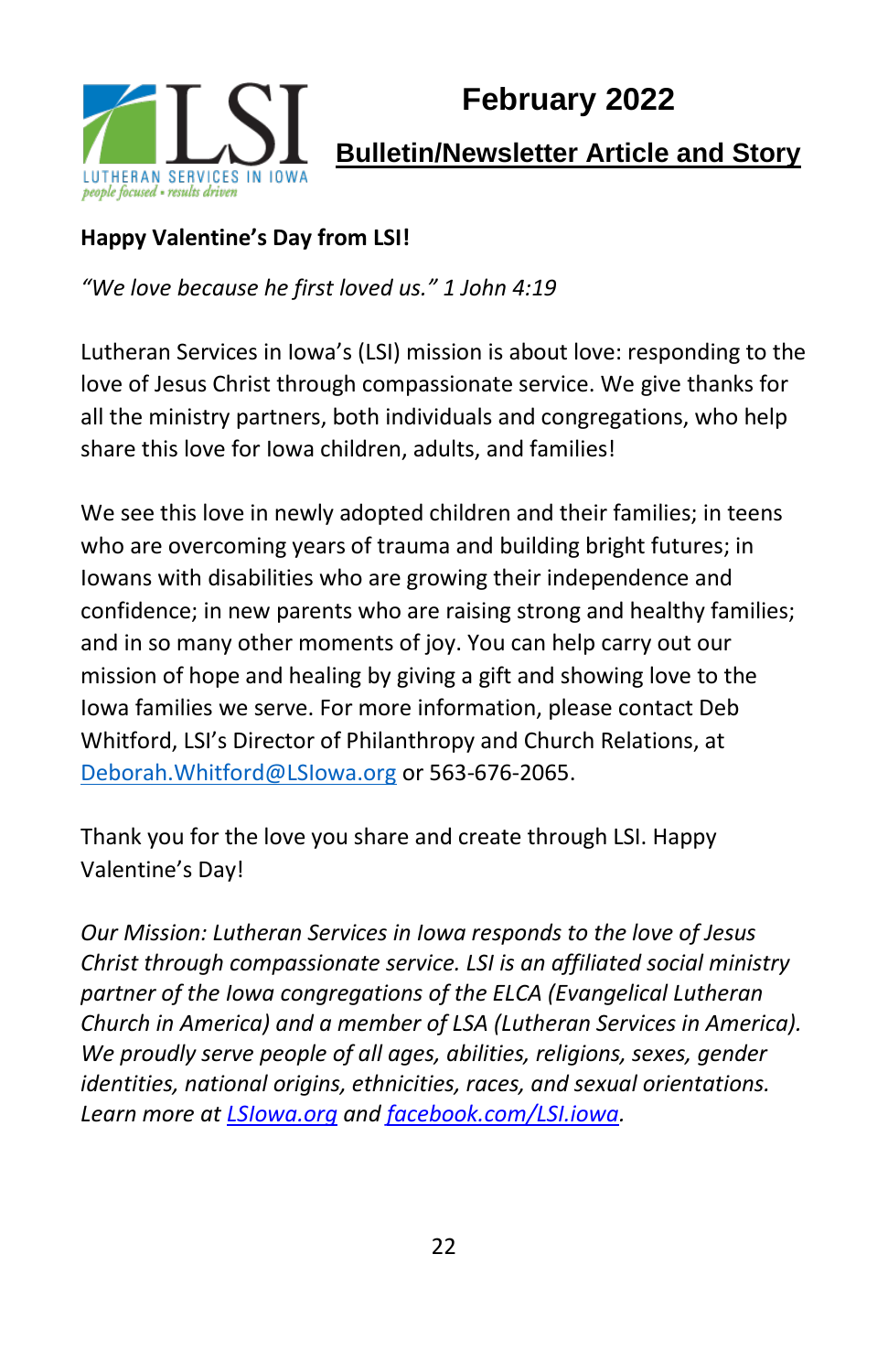

### **February 2022**

### **Bulletin/Newsletter Article and Story**

#### **Experiencing Love Incarnate**

Penelope had been in and out of residential treatment at various facilities across Iowa for a few years. Her most recent placement was at LSI's Bremwood Residential Treatment Center in Waverly, which provides 24/7 behavioral healthcare and support for children and teens.

Upon her arrival, Penelope was able to build a relationship with the new LSI Spiritual Life Leader, Pastor Kyle. The voluntary Spiritual Life program connects youth on Bremwood's campus to faith-based music and art, youth group, and chapel sessions. After Pastor Kyle had begun to settle into his new call with LSI, he began hosting a worship service each week for children on campus centered around the eucharist. Penelope enjoyed participating in worship and encouraged her peers to join in.

One day while talking with Penelope, Pastor Kyle asked her what got her so excited about worship and why she encouraged her peers to attend.

"Dude," Penelope responded. "It's because we get communion!"

As Pastor Kyle continued the conversation with Penelope, the two discussed the importance of communion and how being fed through the bread of life empowered us to live amongst and for our neighbors.

As we celebrate Valentine's Day this month, Penelope's story about receiving the sacrament of communion helps us to remember that our love for one another is possible through the one who first loved us. No matter who we might receive valentines or sweet treats from on Feb. 14, we trust that all are embraced in love through Jesus Christ.